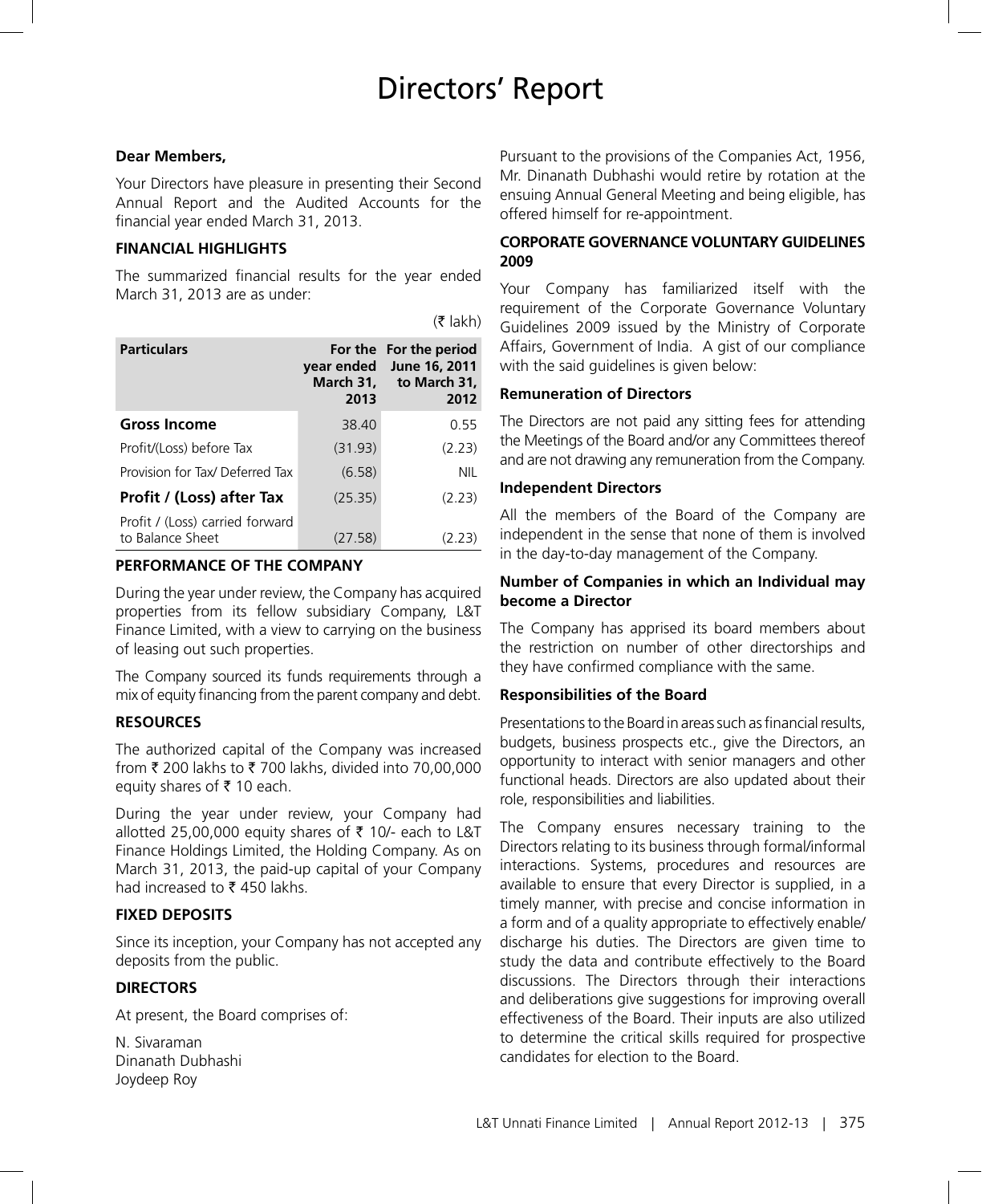### **Statutory Auditors**

The Company does not advocate rotation of Auditors as envisaged in these guidelines in view of the domain knowledge acquired by the Auditors over a period of time.

### **Internal Auditors**

Internal Audit Department of L&T Finance Limited provides Internal Audit services to your Company.

### **Internal Control**

The Board ensures the effectiveness of the Company's system of internal controls including financial, operational and compliance control and risk management controls.

### **Secretarial Audit**

The Secretarial Audit, at regular intervals, is conducted by the Corporate Secretarial Department of Larsen & Toubro Limited, which has competent professionals to carry out the said audit.

### **Details of related party transactions**

The Board hereby states that the details of all the related party transactions form part of the accounts as required under AS-18 and the same are given in note 16.1 of the attached financial statements.

### **AUDITORS**

M/s. Sharp & Tannan, Chartered Accountants, Auditors of the Company, hold office till the conclusion of the ensuing Annual General Meeting and being eligible, have expressed their willingness to continue as Auditors. The Board recommends re-appointment of the firm as Statutory Auditors.

### **PARTICULARS OF EMPLOYEES AS REQUIRED UNDER SECTION 217(2A) OF THE COMPANES ACT, 1956 AND THE RULES MADE THEREUNDER**

Your Company did not have any employee during the year.

## **CONSERVATION OF ENERGY, TECHNOLOGY ABSORPTION AND FOREIGN EXCHANGE EARNINGS AND OUTGO**

In view of the nature of activities which are being carried on by the Company, Rules 2A and 2B of the Companies (Disclosure of Particulars in the Report of Board of Directors) Rules, 1988, concerning conservation of energy and technology absorption respectively, are not applicable to the Company. There were no foreign exchange earnings and expenditure during the year under review.

### **DIRECTORS' RESPONSIBILITY STATEMENT**

Pursuant to section 217(2AA) of the Companies Act, 1956, the Directors, based on the representations received from the Operating Management, and after due enquiry, confirm that:

- 1) in the preparation of the annual accounts, the applicable accounting standards have been followed and there has been no material departure;
- 2) the Directors have selected such accounting policies and applied them consistently and made judgments and estimates that are reasonable and prudent so as to give a true and fair view of the state of affairs of your Company at March 31, 2013 and of the profit of the Company for the year ended on that date;
- 3) the Directors have taken proper and sufficient care for the maintenance of adequate accounting records in accordance with the provisions of the Companies Act, 1956 for safeguarding the assets of the Company and for preventing and detecting fraud and other irregularities;
- 4) the annual accounts have been prepared on a going concern basis; and
- 5) proper systems are in place to ensure compliance of all laws applicable to the Company.

### **AUDITORS' REPORT**

The Auditor's Report is unqualified. The notes to the Accounts referred to in the Auditors' Report are self explanatory and therefore do not call for any further clarification under Section 217(3) of the Companies Act, 1956.

### **COMPLIANCE CERTIFICATE**

A Secretarial Compliance Certificate required u/s 383A of the Companies Act, 1956 is annexed herewith the Directors' Report.

# **For and on behalf of the Board**

**N. Sivaraman Dinanath Dubhashi** (Director) (Director)

Mumbai, April 22, 2013

### **Registered Office:**

Mount Poonamallee Road, Manapakkam, Chennai - 600089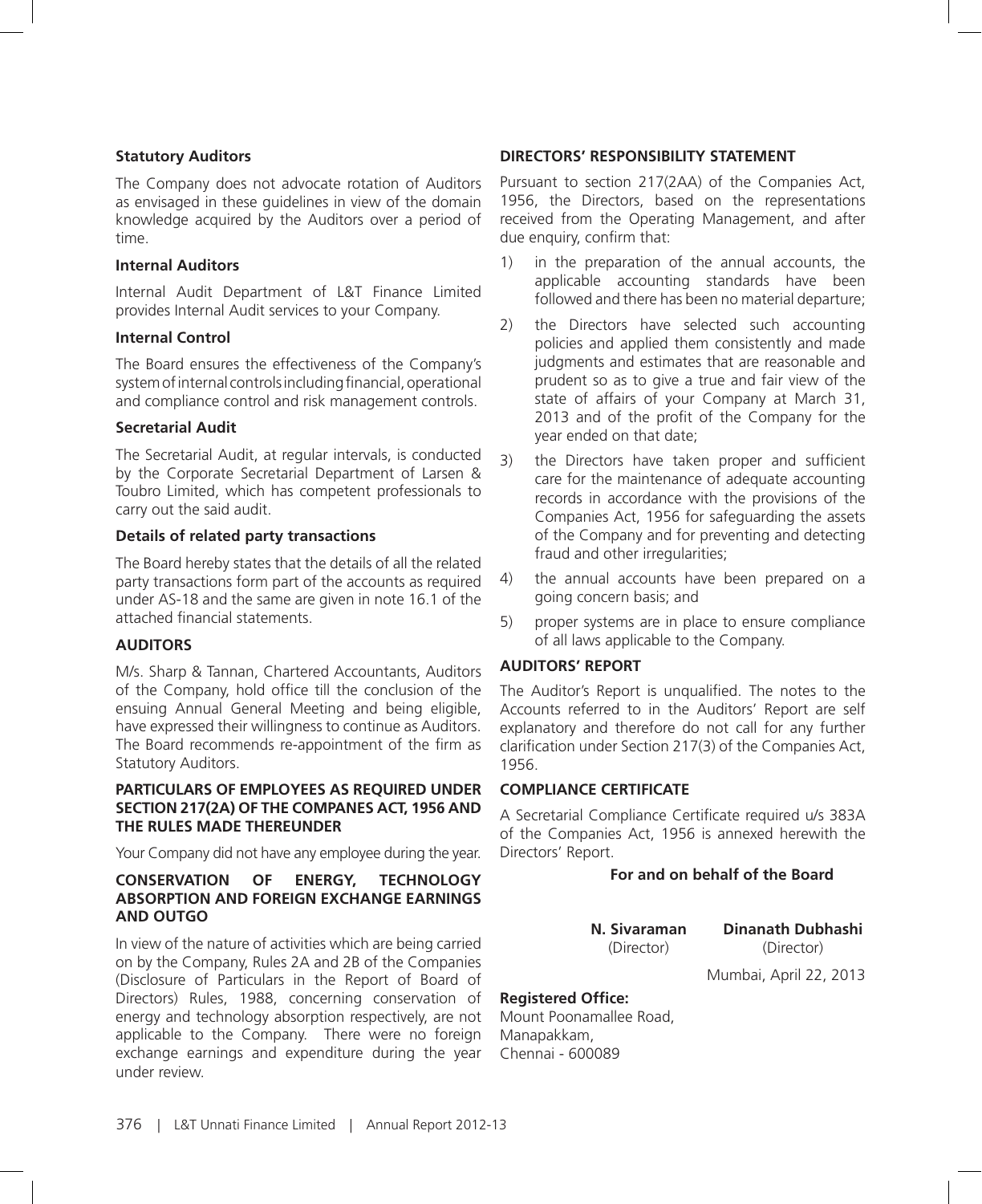# Compliance Certificate

# **L&T Unnati Finance Limited**

We have examined the registers, records, books and papers of **L&T Unnati Finance Limited** (the Company) as required to be maintained under the Companies Act, 1956, (the Act) and the rules made thereunder and also the provisions contained in the Memorandum and Articles of Association of the Company for the financial year ended on **31st March, 2013**. In our opinion and to the best of our information and according to the examinations carried out by us and explanations furnished to us by the Company, its officers and agents, we certify that in respect of the aforesaid financial year:

- 1.The Company is registered under CIN No. U65910TN2011PLC081100 with the Registrar of Companies, Tamil Nadu and having its Registered Office at Mount Poonamallee Road Manapakkam Chennai Tamil Nadu 600089 has kept and maintained all registers as stated in **Annexure** `**A'** to this certificate, as per the provisions and the rules made there under and all entries therein have been duly recorded.
- 2.The Company has duly filed the forms and returns prescribed under the Act and the rules made thereunder as stated in **Annexure** `**B'** to this certificate with the Registrar of Companies, Maharashtra or other authorities within the time prescribed under the Act.
- 3 The Company being a Public Limited Company, comments are not required
- 4. The Board of Directors duly met **6 (Six)** times on the under mentioned dates
	- i. 23rd April, 2012
	- ii. 16th July, 2012
	- iii. 17th October, 2012
	- iv. 24th January, 2013
	- v. 21st March, 2013
	- vi. 25th March, 2013

 in respect of which meetings proper notices were given and the proceedings were properly recorded and signed in the Minutes Book maintained for the purpose.

- 5. The Company was not required to close its Register of Members during the year.
- 6.The Annual General Meeting for the financial period ended on 31st March, 2012 was held on 13th December, 2012 after giving due notice to the members of the Company and the resolutions passed thereat were duly recorded in the Minutes book of the Company .
- 7.Two Extra-ordinary General meeting were held during the financial year after giving due notice to the members of the company and the resolutions passed thereat were duly recorded in the Minutes Book maintained for the purpose.
- 8.The Company has not advanced any loans to its directors or person or firms or companies referred to under section 295 of the Act.
- 9.The Company has not entered into contracts falling within the purview of Section 297 of the Act.
- 10. The Company was not required to make any entries in the register maintained under section 301 of the Act.
- 11.As there are no instances which are covered by the provisions of Section 314 of the Act the Company was not required to obtain any approval from the Board of Directors, Members and Central Government.
- 12. The Company has not issued any duplicate share certificates during the financial year.
- 13. The Company has: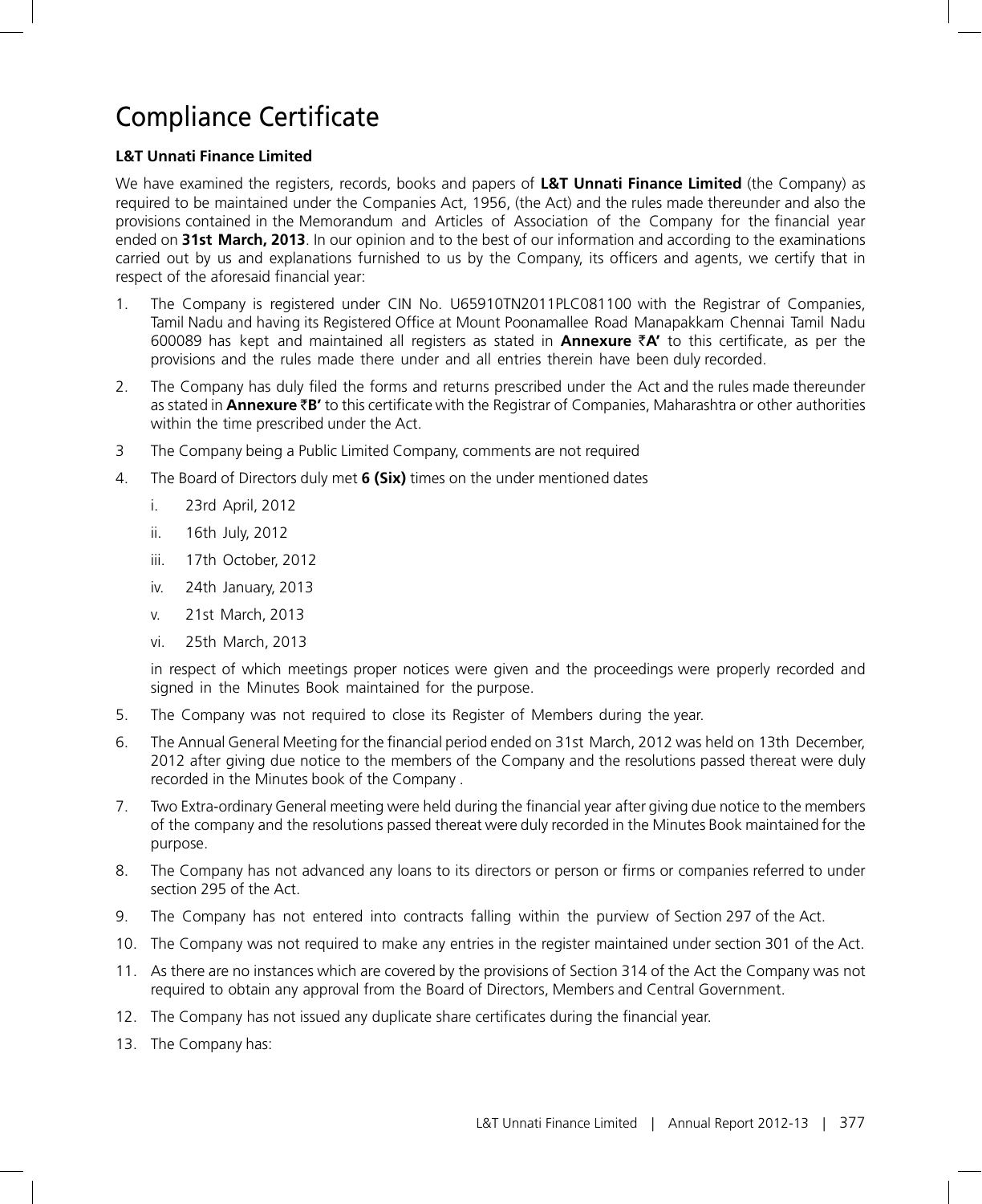- (i) was not required to deliver certificates as there were no transfer or transmission of securities. However the share certificates for Equity Shares allotted on 21.03.2013 have been delivered in the subsequent financial year.
- (ii) not deposited any amount in separate Bank Account as no dividend was declared during the financial year.
- (iii) not required to post warrants to any member of the Company as no dividend was declared during the financial year.
- (iv) duly complied with the requirements of section 217 of the Act.
- 14.The Board of Directors of the Company is duly constituted. There were no appointment of additional director, alternate directors and directors to fill casual vacancy during the financial year.
- 15.The Company is not required to appoint any Managing or Whole-time Director or Manager during the year under review.
- 16.The Company has not appointed any sole-selling agents during the year.
- 17.During the year the Company was not required to obtain any approval of the Central Government, Company Law Board, Regional Director, Registrar of Companies, Maharashtra or such other authorities as are prescribed under the various provisions of the Act.
- 18.The directors have disclosed their interest in other firms/companies to the Board of Directors pursuant to the provisions of the Act and the rules made thereunder.
- 19.The Company has issued 25,00,000 Equity Shares during the financial year and has complied with the provisions of the Act.
- 20.The Company has not bought back any shares during the financial year.
- 21.The Company has not issued any preference shares nor any debentures, hence there was no redemption of preference shares or debentures during the financial year
- 22. There were no transactions necessitating the Company to keep in abeyance the rights to dividend, right shares and bonus shares pending registration of transfer of shares.
- 23.The Company has not invited/accepted any deposits including any unsecured loans falling with in the purview of sections 58A during the financial year.
- 24.The amount borrowed by the Company from Directors, Members, Public Financial Institutions, banks and others during the financial year ending 31st March, 2013 are within the borrowing limits of the Company and necessary resolutions as per Section 293(1)(d) of the Act have been passed in the duly convened extra ordinary general meeting.
- 25.The Company has not made any loans or advances or given guarantees or provided securities to other bodies corporate and consequently no entries have been made in the register kept of the purpose.
- 26.The Company has not altered the provisions of the Memorandum of Association with respect to situation of the Company's registered office from one state to another during the financial year under scrutiny.
- 27.The Company has not altered the provisions of the Memorandum of Association with respect to the objects of the Company during the year under scrutiny.
- 28.The Company has not altered the provisions of the Memorandum of Association with respect to name of the Company during the year under scrutiny.
- 29.The Company has altered the provisions of the Memorandum of Association with respect to share capital of the Company during the financial year under scrutiny and complied with the provisions of the Act.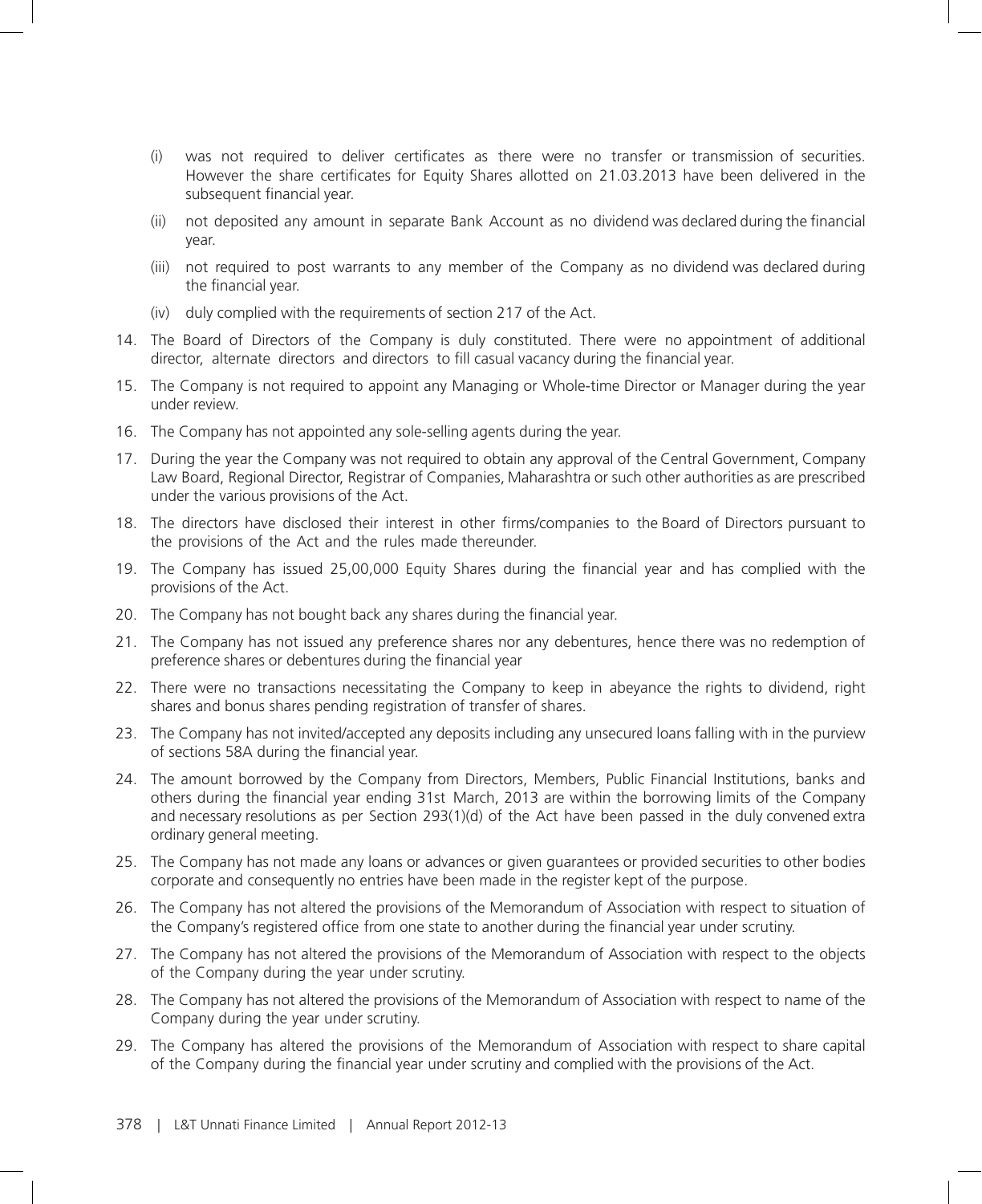- 30. The Company has not altered its Articles of Association of the Company during the financial year under scrutiny.
- 31.There was no prosecution initiated against the Company nor were any show cause notices received by the Company and no fines or penalties or any other punishment has been imposed on the Company during the financial year for offences, if any, under the Act.
- 32.The Company has not received any money as security from its employees during the financial year.
- 33.The Company was not required to deduct any contribution to Provident Fund during the financial year, as we have been informed that the same is not applicable to the Company.

**ALWYN D'SOUZA & Co.,**

Company Secretaries (Alwyn P D'souza FCS.5559) (Proprietor) Certificate of Practice No.5137

Place : Mumbai Date : 22.04.2013

# **Office Address :**

Annex-103, Dimple Arcade, Asha Nagar, Kandivli (E), Mumbai 400101.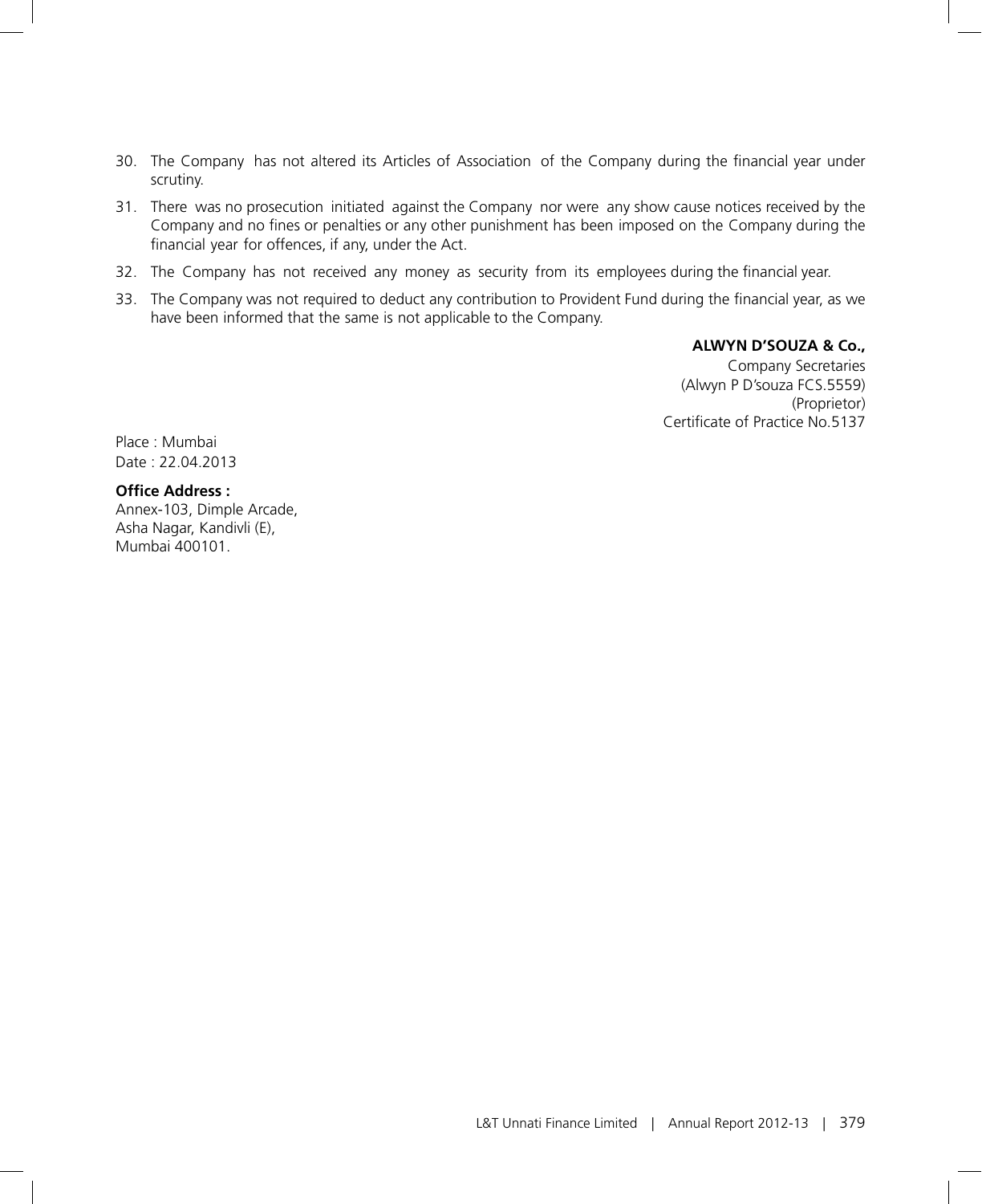# Annexure A

# **Annexed to the Compliance Certificate dated 22.04.2013 Registers as maintained by the Company**

- 1 Application for and Allotment of Shares Register
- 2 Register of Members U/s. 150.
- 3 Register of Charges U/s.143
- 4 Register of Transfers
- 5 Register of Directors, Managing Directors etc. U/s. 303.
- 6 Register of Directors Shareholdings U/s. 307.
- 7 Attendance Register
- 8 Register of Contracts U/s. 301.
- 9 Register of Contracts, Companies and Firms in which Directors are interested U/s. 301(3).
- 10 Board Minutes Book and General Body Minutes Book Under Section 193.
- 11 Books of Accounts U/s.209.
- 12 Register of Fixed Assets

### **Note :**

The Company has not maintained the following registers as there were no entries / transactions to be recorded therein

- 1. Register of Investments under section 49(7)
- 2. Register of deposits under section 58A

# Annexure B **Annexed to the Compliance Certificate dated 22.04.2013**

Forms and Returns as filed by the Company with the Registrar of Companies, Regional Director, Central Government or other authorities during the financial year ending on 31st March, 2013.

- 1. Form No.66 i.e., Compliance Certificate for the financial period ended 31st March, 2012 filed under proviso to Section 383A of the Companies Act, 1956 with normal filing fees.
- 2. Form No. 20B i.e., Annual Return filed under section 159 of the Companies Act, 1956 for the financial period ended 31st March, 2012 with normal filing fees.
- 3. Form No. 23AC-XBRL and Form 23ACA-XBRL ie, Balance sheet filed under section 220 of the Companies Act, 1956 for the financial period ended 31st March, 2012 with normal filing fees.
- 4. Form No. 5 i.e., Increase of authorized capital filed under section 95 with normal filing fees.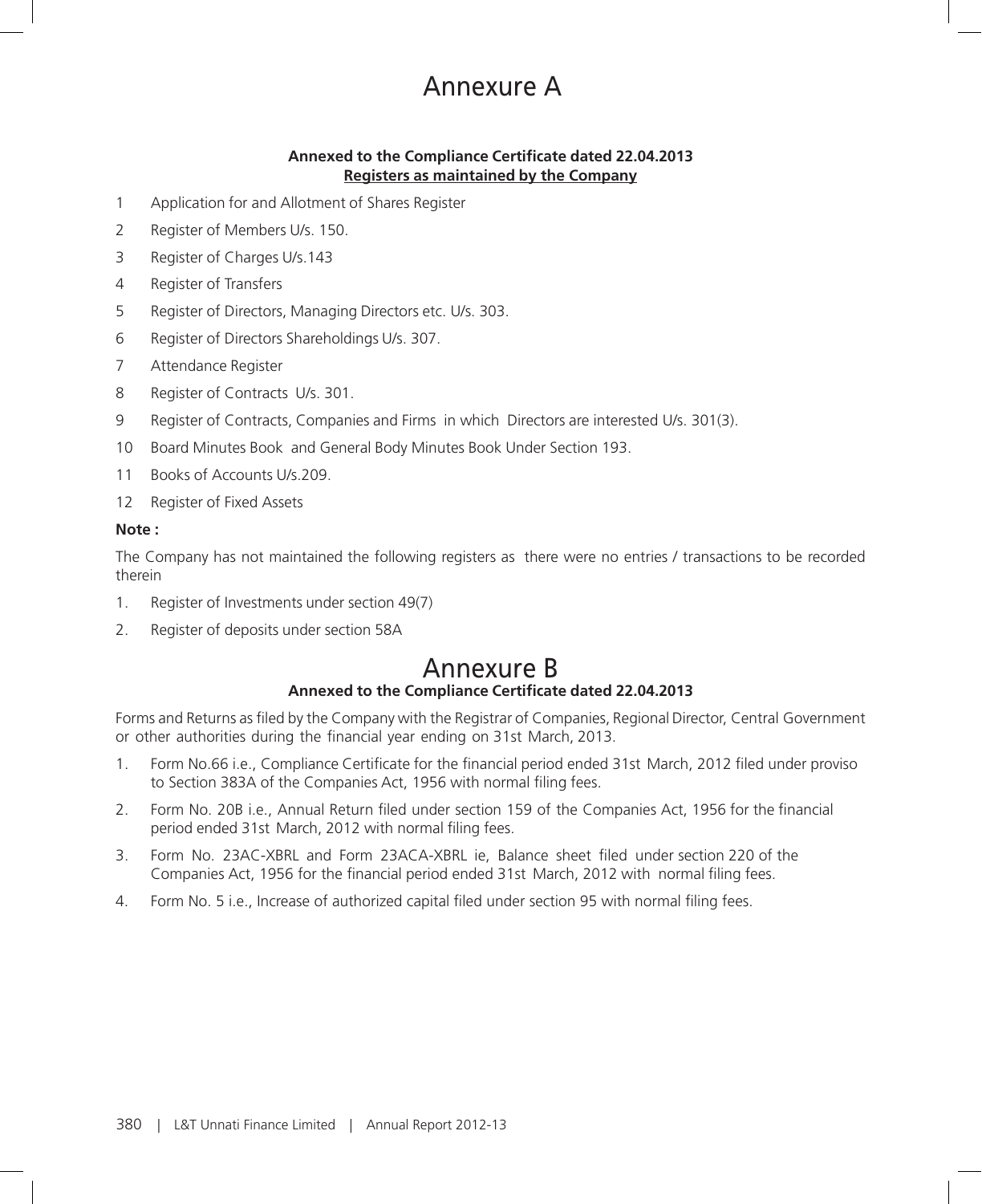# **TO THE MEMBERS OF L&T UNNATI FINANCE LIMITED**

### **Report on the Financial Statements**

We have audited the accompanying financial statements of **L&T Unnati Finance Limited** (the 'Company'), which comprise the Balance Sheet as at March 31, 2013, the Statement of Profit and Loss and the Cash Flow Statement for the year then ended and a summary of the significant accounting policies and other explanatory information.

### **Management's Responsibility for the Financial Statements**

The Company's Management is responsible for the preparation of these financial statements that give a true and fair view of the financial position, financial performance and cash flows of the Company in accordance with the Accounting Standards referred to in Section 211(3C) of the Companies Act, 1956. This responsibility includes the design, implementation and maintenance of internal controls relevant to the preparation and presentation of the financial statements that give a true and fair view and are free from material misstatements, whether due to fraud or error.

### **Auditors' Responsibility**

Our responsibility is to express an opinion on these financial statements based on our audit. We conducted our audit in accordance with the Standards on Auditing issued by the Institute of Chartered Accountants of India. Those Standards require that we comply with the ethical requirements and plan and perform the audit to obtain reasonable assurance about whether the financial statements are free from material misstatements.

An audit involves performing procedures to obtain audit evidence about the amounts and the disclosures in the financial statements. The procedures selected depend on the auditor's judgment, including the assessment of the risks of material misstatement of the financial statements, whether due to fraud or error. In making those risk assessments, the auditor considers the internal controls relevant to the Company's preparation and fair presentation of the financial statements in order to design audit procedures that are appropriate in the circumstances. An audit also includes evaluating the appropriateness of the accounting policies used and the reasonableness of the accounting estimates made by the Management, as well as evaluating the overall presentation of the financial statements. We believe that the audit evidence we have obtained is sufficient and appropriate to provide a basis for our audit opinion.

### **Opinion**

In our opinion and to the best of our information and according to the explanations given to us, the financial statements give the information required by the Companies Act,1956, in the manner so required and give a true and fair view in conformity with the accounting principles generally accepted in India:

- (a) in the case of the Balance Sheet, of the state of affairs of the Company as at March 31, 2013;
- (b) in the case of the Statement of Profit and Loss, of the loss of the Company for the year ended on that date; and
- (c) in the case of the Cash Flow Statement, of the cash flows of the Company for the year ended on that date.

#### **Report on Other Legal and Regulatory Requirements**

- 1. As required by the Companies (Auditor's Report) Order, 2003 and as amended by the Companies (Auditor's Report) (Amendment) Order, 2004 (together the 'Order') issued by the Central Government of India in terms of Section 227(4A) of the Companies Act,1956, we give in the Annexure a statement on the matters specified in paragraphs 4 and 5 of the Order.
- 2. As required by Section 227(3) of the Companies Act,1956, we report that:
	- (a) We have obtained all the information and explanations which to the best of our knowledge and belief were necessary for the purposes of our audit;
	- (b) In our opinion, proper books of account as required by law have been kept by the Company so far as it appears from our examination of those books;
	- (c) The Balance Sheet, the Statement of Profit and Loss and the Cash Flow Statement dealt with by this Report are in agreement with the books of account;
	- (d) In our opinion, the Balance Sheet, the Statement of Profit and Loss and the Cash Flow Statement comply with the Accounting Standards referred to in Section 211(3C) of the Companies Act,1956; and
	- (e) On the basis of the written representations received from the directors as on March 31, 2013 taken on record by the Board of Directors, none of the directors is disqualified as on March 31, 2013 from being appointed as a director in terms of Section 274(1)(g) of the Companies Act,1956.

# **SHARP & TANNAN**

*Chartered Accountants* Registration No. 109982W by the hand of

### **MILIND P. PHADKE**

Mumbai, *Partner* April 22, 2013 Membership No. 033013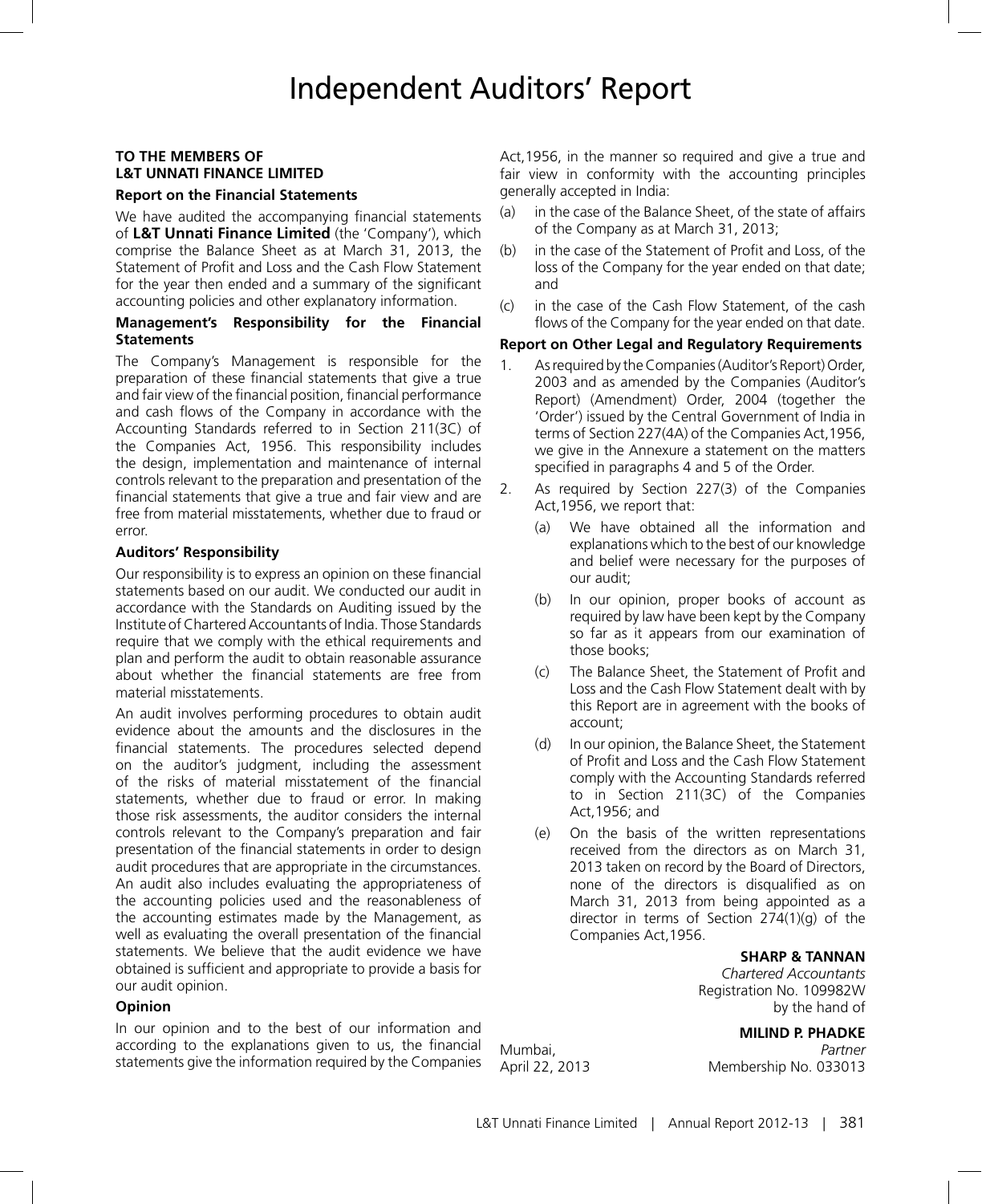# Annexure to the Independent Auditors' Report

### **(Referred to in paragraph 1 of our report of even date)**

- 1. (a) The Company is maintaining proper records showing full particulars, including quantitative details and situation of fixed assets;
	- (b) In respect of fixed assets as explained to us, all the fixed assets have been physically verified by the management during the year. According to the information and explanations given to us, no material discrepancies were noticed on such verification.
	- (c) The Company has not disposed of any substantial part of its fixed assets during the year so as to affect its going concern status.
- 2. According to the information and explanations given to us, the Company does not hold any inventories. Accordingly, the Paragraph 4 (ii) (a),(b) and (c) of the Order is not applicable.
- 3. (a) According to the information and explanations given to us, the Company has not granted any loans, secured or unsecured, to companies, firms or other parties covered in the register maintained under Section 301 of the Companies Act, 1956. Accordingly, the Paragraph 4 (iii) (b), (c) and (d) of the Order is not applicable.
	- (b) According to the information and explanations given to us, Company has not taken any loans, secured or unsecured, from companies, firms or other parties covered in the register maintained under Section 301 of the Companies Act, 1956. Accordingly, the Paragraph 4 (iii) (f) and (g) of the Order is not applicable.
- 4. In our opinion and according to the information and explanations given to us, there is an adequate internal control system commensurate with the size of the Company and the nature of its business, for the purchase of fixed assets and for the services rendered. We have neither come across nor have been informed of any continuing failure to correct major weaknesses in internal control system of the Company.
- 5. According to the information and explanations given to us, there are no contracts or arrangements that need to be entered in to the register maintained under Section 301 of Companies Act,

1956. Accordingly, the Paragraph 4 (v) (b) of the Order is not applicable.

- 6. The Company has not accepted any deposits from the public to which the directives issued by the Reserve Bank of India and the provisions of Section 58A, 58AA and any other relevant provisions of the Companies Act, 1956 and the rules framed thereunder apply.
- 7. In our opinion, the Company has an internal audit system commensurate with its size and nature of its business.
- 8. According to the information and explanations given to us, the Central Government has not prescribed maintenance of cost records under Section 209(1)(d) of the Companies Act, 1956. Accordingly, the Paragraph 4 (viii) of the Order is not applicable.
- 9. (a) According to the information and explanations given to us, the Company is regular in depositing undisputed statutory dues as applicable with the appropriate authorities. According to the information and explanations given to us, there are no arrears of outstanding statutory dues as at the last day of the financial year for a period exceeding six months from the date they became payable.
	- (b) According to the information and explanations given to us, there are no dues in respect of income tax, service tax, cess and other statutory dues as applicable that have not been deposited with the appropriate authorities on account of any dispute
- 10. The Company was incorporated on 16th June, 2011 and commenced its business on 4th August, 2011. Accordingly, the Paragraph 4 (x) of the Order is not applicable.
- 11. According to the information and explanations given to us and the records examined by us, the Company has not availed any facility from financial institution or bank. Accordingly, the Paragraph 4 (xi) of the Order is not applicable.
- 12. According to the information and explanations given to us and the records examined by us, the Company has not granted any loans and advances on the basis of security by way of pledge of shares,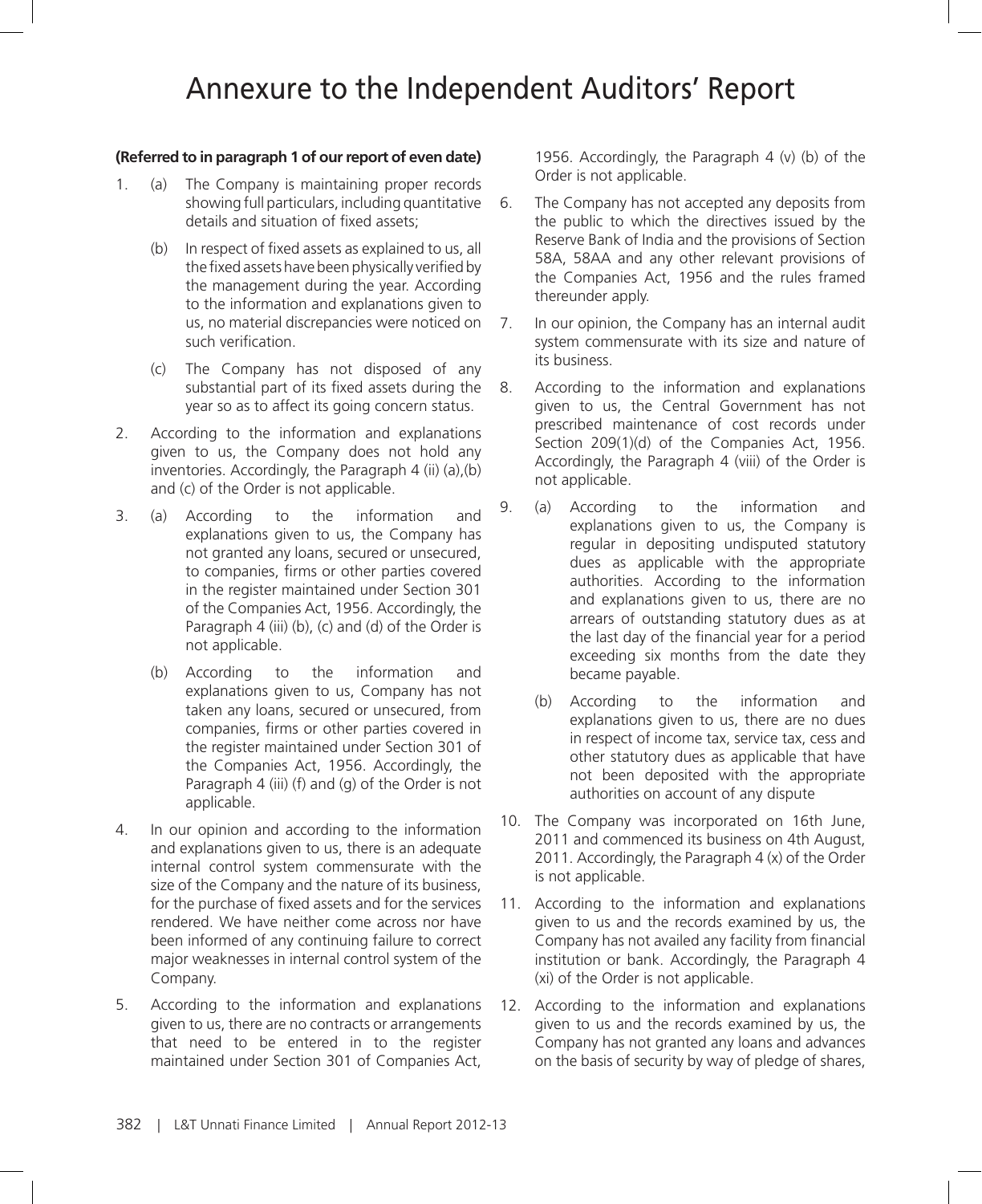debentures and other securities. Accordingly, the Paragraph 4 (xii) of the Order is not applicable.

- 13. The provisions of any special statute applicable to chit fund/nidhi/mutual benefit fund/societies are not applicable to the Company. Accordingly, the Paragraph 4 (xiii) of the Order is not applicable.
- 14. In our opinion and according to the information and explanations given to us, the Company is not dealing in or trading in shares, securities, debentures and other investments. The Company has invested surplus fund in the schemes of mutual fund. According to the information and explanations given to us, proper records have been made of the transactions and contracts and timely entries have been made therein.
- 15. According to the information and explanations given to us and the records examined by us, the Company has not given any guarantee for loans taken by others from bank or financial institutions. Accordingly, the Paragraph 4 (xv) of the Order is not applicable.
- 16. According to the information and explanations given to us and the records examined by us, the Company has not availed any term loans during the year. Accordingly, the Paragraph 4 (xvi) of the Order is not applicable.
- 17. According to the information and explanations given to us and on an overall examination of the balance sheet of the Company, no funds raised on short-term basis have been used for long-term investments.
- 18. According to the information and explanations

given to us and the records examined by us, the Company has not made preferential allotment of shares to parties and companies covered in the register maintained under Section 301 of the Companies Act, 1956 during the year. Accordingly, the Paragraph 4 (xviii) of the Order is not applicable.

- 19. According to information and explanations given to us and the records examined by us, the Company has not issued any debentures during the year. Accordingly, the Paragraph 4 (xix) of the Order is not applicable to the Company.
- 20. According to the information and explanations given to us and the records examined by us, the Company has not raised any money by public issue during the year. Accordingly, the Paragraph 4 (xx) of the Order is not applicable to the Company.
- 21. During the course of our examination of the books and records of the Company, carried out in accordance with generally accepted auditing practices in India, and according to information and explanations given to us, we have neither come across any instances of material fraud on or by the Company noticed or reported during the year, nor have we been informed of such case by management.

### **SHARP & TANNAN**

*Chartered Accountants* Registration No. 109982W by the hand of

# **MILIND P. PHADKE**

Mumbai, *Partner* April 22, 2013 Membership No. 033013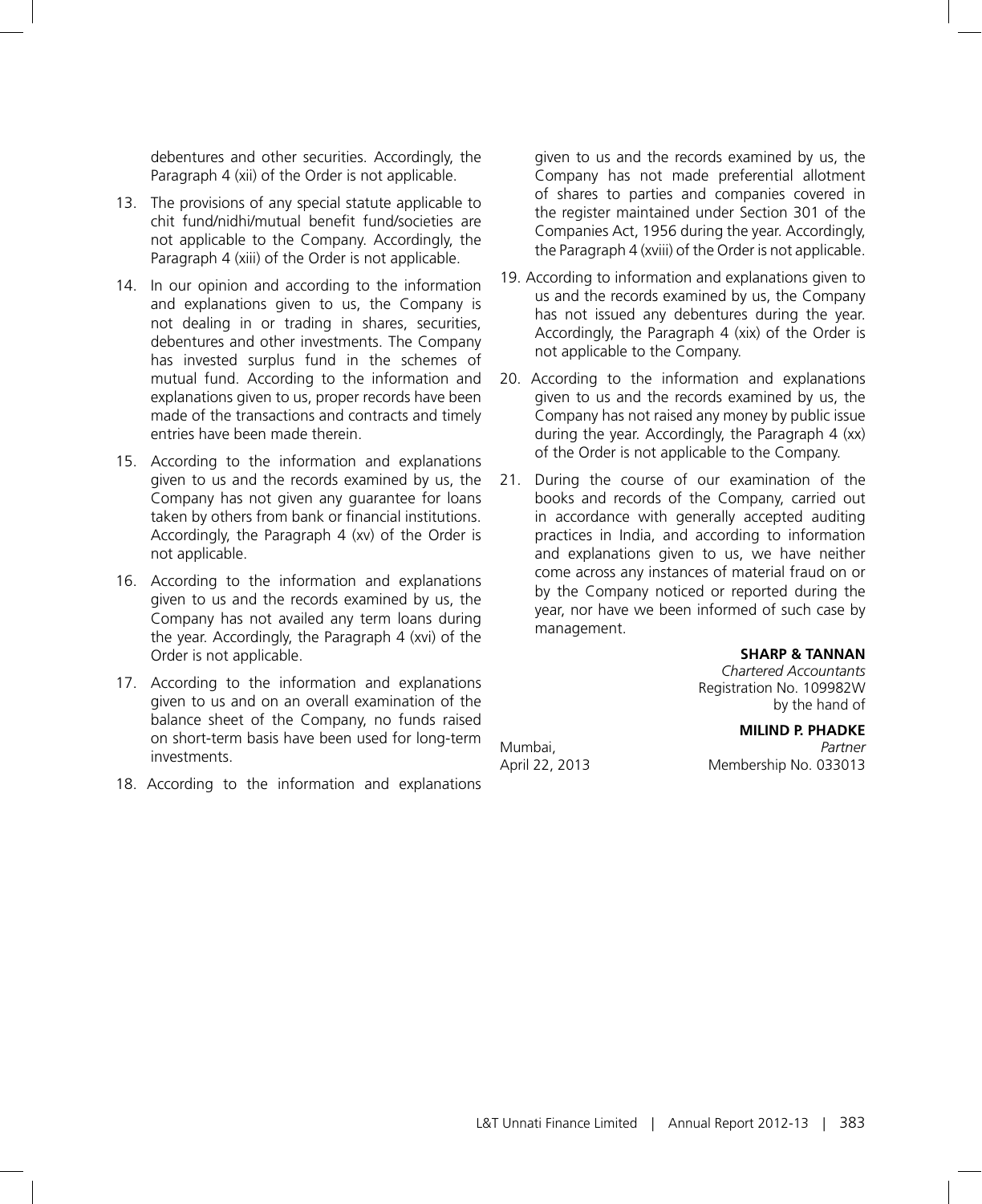# Balance Sheet as at March 31, 2013

|                                   |                |                                            |           |                          | ₹ in Lakh |
|-----------------------------------|----------------|--------------------------------------------|-----------|--------------------------|-----------|
|                                   | Note No.       | As at March 31, 2013                       |           | As at March 31, 2012     |           |
| <b>EQUITY AND LIABILITIES:</b>    |                |                                            |           |                          |           |
| <b>Shareholders' funds</b>        |                |                                            |           |                          |           |
| Share Capital                     | $\overline{2}$ | 450.00                                     |           | 200.00                   |           |
| Reserves and surplus              | 3              | (27.58)                                    |           | (2.23)                   |           |
|                                   |                |                                            | 422.42    |                          | 197.77    |
| <b>Non Current Liabilities</b>    |                |                                            |           |                          |           |
| Long-Term Borrowing               | 4              | 48,960.00                                  |           |                          |           |
|                                   |                |                                            | 48,960.00 |                          |           |
| <b>Current liabilities</b>        |                |                                            |           |                          |           |
| Other current liabilities         | 5              | 743.88                                     |           | 2.49                     |           |
|                                   |                |                                            | 743.88    |                          | 2.49      |
| <b>TOTAL</b>                      |                |                                            | 50,126.30 |                          | 200.26    |
| <b>ASSETS:</b>                    |                |                                            |           |                          |           |
| <b>Non Current assets</b>         |                |                                            |           |                          |           |
| <b>Fixed Assets</b>               |                |                                            |           |                          |           |
| - Tangible                        | 6              | 18,252.20                                  |           |                          |           |
| - Capital work in progress        |                | 8,347.61                                   |           |                          |           |
| Non-current investments           | 7              | 3,338.88                                   |           |                          |           |
| Deferred Tax Assets               | 8              | 7.33                                       |           |                          |           |
| Other non-current assets          | $\overline{9}$ | 1.71                                       |           |                          |           |
|                                   |                |                                            | 29,947.73 |                          |           |
|                                   |                |                                            |           |                          |           |
| <b>Current assets</b>             |                |                                            |           |                          |           |
| Current investments               | 10             | 20,015.86                                  |           |                          |           |
| Cash and bank balances            | 11             | 162.59                                     |           | 199.70                   |           |
| Other current assets              | 12             | 0.12                                       |           | 0.56                     |           |
|                                   |                |                                            | 20,178.57 |                          | 200.26    |
| <b>TOTAL</b>                      |                |                                            | 50,126.30 |                          | 200.26    |
| Significant accounting policies.  | 1              |                                            |           |                          |           |
| Notes to the financial statements | 16             |                                            |           |                          |           |
| As per our report of even date    |                | For and on behalf of Board of Directors of |           |                          |           |
|                                   |                | L&T Unnati Finance Limited                 |           |                          |           |
| <b>SHARP &amp; TANNAN</b>         |                |                                            |           |                          |           |
| <b>Chartered Accountants</b>      |                | N. Sivaraman                               |           | <b>Dinanath Dubhashi</b> |           |
| Registration No. 109982W          |                | Director                                   |           | Director                 |           |
| by the hand of                    |                |                                            |           |                          |           |
| <b>Milind P. Phadke</b>           |                |                                            |           |                          |           |
| Partner<br>Membership No. 033013  |                |                                            |           |                          |           |
|                                   |                |                                            |           |                          |           |
| Mumbai<br>April 22, 2013          |                | Mumbai<br>April 22, 2013                   |           |                          |           |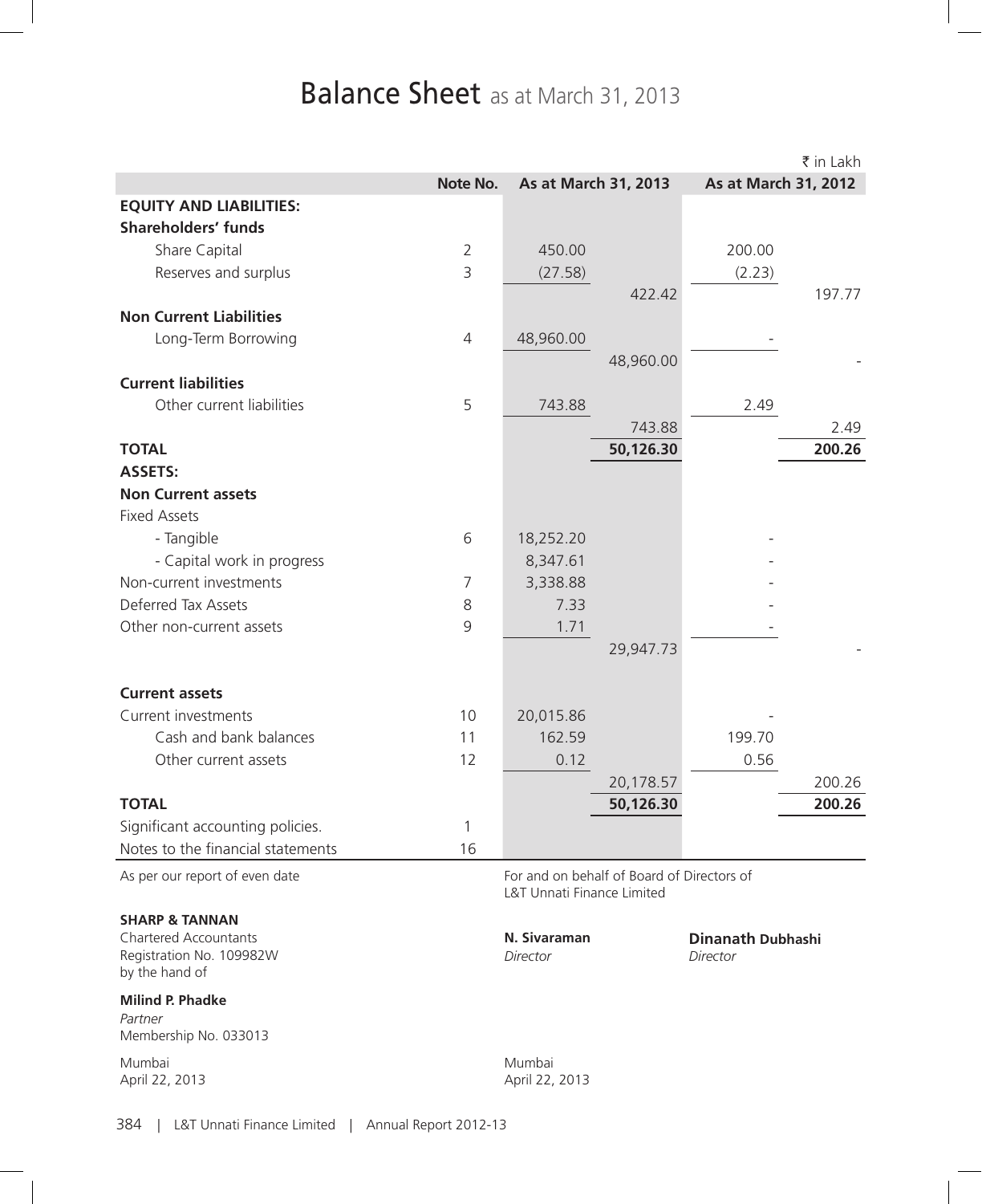# Statement of Profit and Loss for the period ended March 31, 2013

|                                                                            |          |                                                                                     |         |                                                   | ₹ in Lakh |
|----------------------------------------------------------------------------|----------|-------------------------------------------------------------------------------------|---------|---------------------------------------------------|-----------|
|                                                                            | Note No. | 2012-13                                                                             |         | For the period June 16,<br>2011 to March 31, 2012 |           |
| <b>INCOME:</b>                                                             |          |                                                                                     |         |                                                   |           |
| Other Income                                                               | 13       | 38.40                                                                               |         | 0.55                                              |           |
| <b>Total Income</b>                                                        |          |                                                                                     | 38.40   |                                                   | 0.55      |
| <b>EXPENSES:</b>                                                           |          |                                                                                     |         |                                                   |           |
| Administration and other expenses                                          | 14       | 4.46                                                                                |         | 2.78                                              |           |
| Finance cost                                                               | 15       | 62.25                                                                               |         |                                                   |           |
| Depreciation                                                               |          | 3.62                                                                                |         |                                                   |           |
| <b>Total expenses</b>                                                      |          |                                                                                     | 70.33   |                                                   | 2.78      |
| Profit/(Loss) before exceptional and<br>extraordinary items and taxes      |          |                                                                                     | (31.93) |                                                   | (2.23)    |
| Exceptional items                                                          |          |                                                                                     |         |                                                   |           |
| Profit/(Loss) before extraordinary items<br>and taxes                      |          |                                                                                     | (31.93) |                                                   | (2.23)    |
| Extraordinary Items                                                        |          |                                                                                     |         |                                                   |           |
| Profit/(Loss) before tax                                                   |          |                                                                                     | (31.93) |                                                   | (2.23)    |
| Tax expense:                                                               |          |                                                                                     |         |                                                   |           |
| Current tax                                                                |          | 0.75                                                                                |         |                                                   |           |
| Deferred tax                                                               |          | (7.33)                                                                              | (6.58)  |                                                   |           |
| Profit/(Loss) for the year/period                                          |          |                                                                                     | (25.35) |                                                   | (2.23)    |
| <b>Earnings per equity share:</b>                                          |          |                                                                                     |         |                                                   |           |
| Basic earnings per equity share                                            | 16.2     |                                                                                     | (1.23)  |                                                   | (5.54)    |
| Diluted earnings per equity share                                          | 16.2     |                                                                                     | (1.23)  |                                                   | (5.54)    |
| Face value per equity share $(\bar{\tau})$                                 |          |                                                                                     | 10      |                                                   | 10        |
| Significant accounting policies.                                           | 1        |                                                                                     |         |                                                   |           |
| Notes to the financial statements                                          | 16       |                                                                                     |         |                                                   |           |
| As per our report of even date                                             |          | For and on behalf of Board of Directors of<br><b>L&amp;T Unnati Finance Limited</b> |         |                                                   |           |
| <b>SHARP &amp; TANNAN</b>                                                  |          |                                                                                     |         |                                                   |           |
| <b>Chartered Accountants</b><br>Registration No. 109982W<br>by the hand of |          | N. Sivaraman<br>Director                                                            |         | <b>Dinanath Dubhashi</b><br>Director              |           |
| <b>Milind P. Phadke</b><br>Partner<br>Membership No. 033013                |          |                                                                                     |         |                                                   |           |
| Mumbai<br>April 22, 2013                                                   |          | Mumbai<br>April 22, 2013                                                            |         |                                                   |           |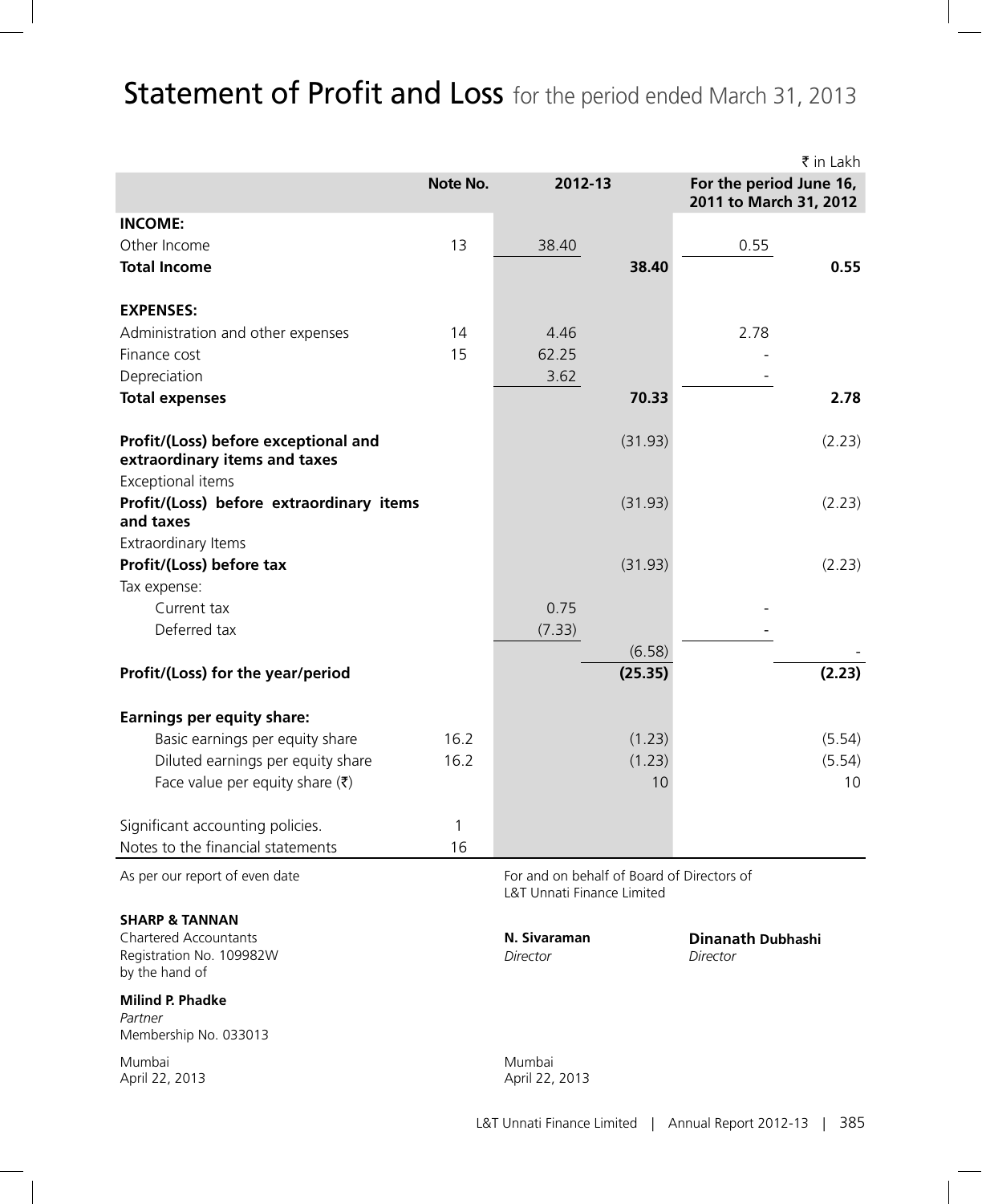# Cash Flow Statement for the year ended March 31, 2013

|    |                                                                                                                                     |           | ₹ in Lakh                                            |
|----|-------------------------------------------------------------------------------------------------------------------------------------|-----------|------------------------------------------------------|
|    |                                                                                                                                     | 2012-13   | For the period<br>June 16, 2011 to<br>March 31, 2012 |
| A. | Cash flow from operating activities                                                                                                 |           |                                                      |
|    | Profit/(Loss) before tax as per statement of profit and loss                                                                        | (31.93)   | (2.23)                                               |
|    | Add: Depreciation                                                                                                                   | 3.62      |                                                      |
|    | Operating profit before working capital changes                                                                                     | (28.31)   | (2.23)                                               |
|    | <b>Adjustment for:</b>                                                                                                              |           |                                                      |
|    | (Increase)/Decrease in current assets                                                                                               | 195.44    | (195.56)                                             |
|    | Increase/(Decrease) in current liabilities                                                                                          | 741.38    | 2.49                                                 |
|    | <b>Cash generated from operations</b>                                                                                               | 908.51    | (195.30)                                             |
|    | Direct taxes paid                                                                                                                   | (2.46)    |                                                      |
|    | Net cash flow from operating activities (A)                                                                                         | 906.05    | (195.30)                                             |
| В. | Cash flows from investing activities                                                                                                |           |                                                      |
|    | Less: Outflow from investing activities                                                                                             |           |                                                      |
|    | Purchase of fixed assets (including capital work-in-progress)                                                                       | 26,603.42 |                                                      |
|    | Purchase of equity shares                                                                                                           | 3,338.88  |                                                      |
|    | Investment in mutual fund                                                                                                           | 20,015.86 |                                                      |
|    | Net cash from investing activities (B)                                                                                              | 49,958.16 |                                                      |
| C. | <b>Cash flows from financing activities</b>                                                                                         |           |                                                      |
|    | Add: Inflows from financing activities                                                                                              |           |                                                      |
|    | Proceeds from issue of share capital                                                                                                | 250.00    | 200.00                                               |
|    | Long-term borrowings from holding company                                                                                           | 48,960.00 |                                                      |
|    | Net cash generated/(used in) from financing activities (C)                                                                          | 49,210.00 | 200.00                                               |
|    | Net cash increase/(decrease) in cash and cash equivalents (A-B+C)                                                                   | 157.89    | 4.70                                                 |
|    | Cash and cash equivalents as at beginning of the year                                                                               | 4.70      |                                                      |
|    | Cash and cash equivalents as at end of the year                                                                                     | 162.59    | 4.70                                                 |
|    | <b>Reconciliation of Cash and Cash Equivalents</b>                                                                                  |           |                                                      |
|    | Closing Balance as per Balance Sheet                                                                                                | 162.59    | 199.70                                               |
|    | Less: Deposits with original maturity for more than 3 months but<br>less than 12 months                                             |           | 195.00                                               |
|    | <b>Cash and Cash Equivalents</b>                                                                                                    | 162.59    | 4.70                                                 |
| 1. | Cash flow statement has been prepared under indirect method as set out in the Accounting Standard (AS) 3<br>"Cash Flow Statements". |           |                                                      |
| 2. | Cash and cash equivalents represent cash and bank balances.                                                                         |           |                                                      |
|    | As per our report of even date<br>For and on behalf of Board of Directors of                                                        |           |                                                      |

**SHARP & TANNAN**

**Chartered Accountants N.Sivaraman Dinanath Dubhashi**<br> **Registration No. 109982W** *Director Director Director* Registration No. 109982W *Director Director* by the hand of

# **Milind P. Phadke**

*Partner* Membership No. 033013

Mumbai Mumbai

April 22, 2013

L&T Unnati Finance Limited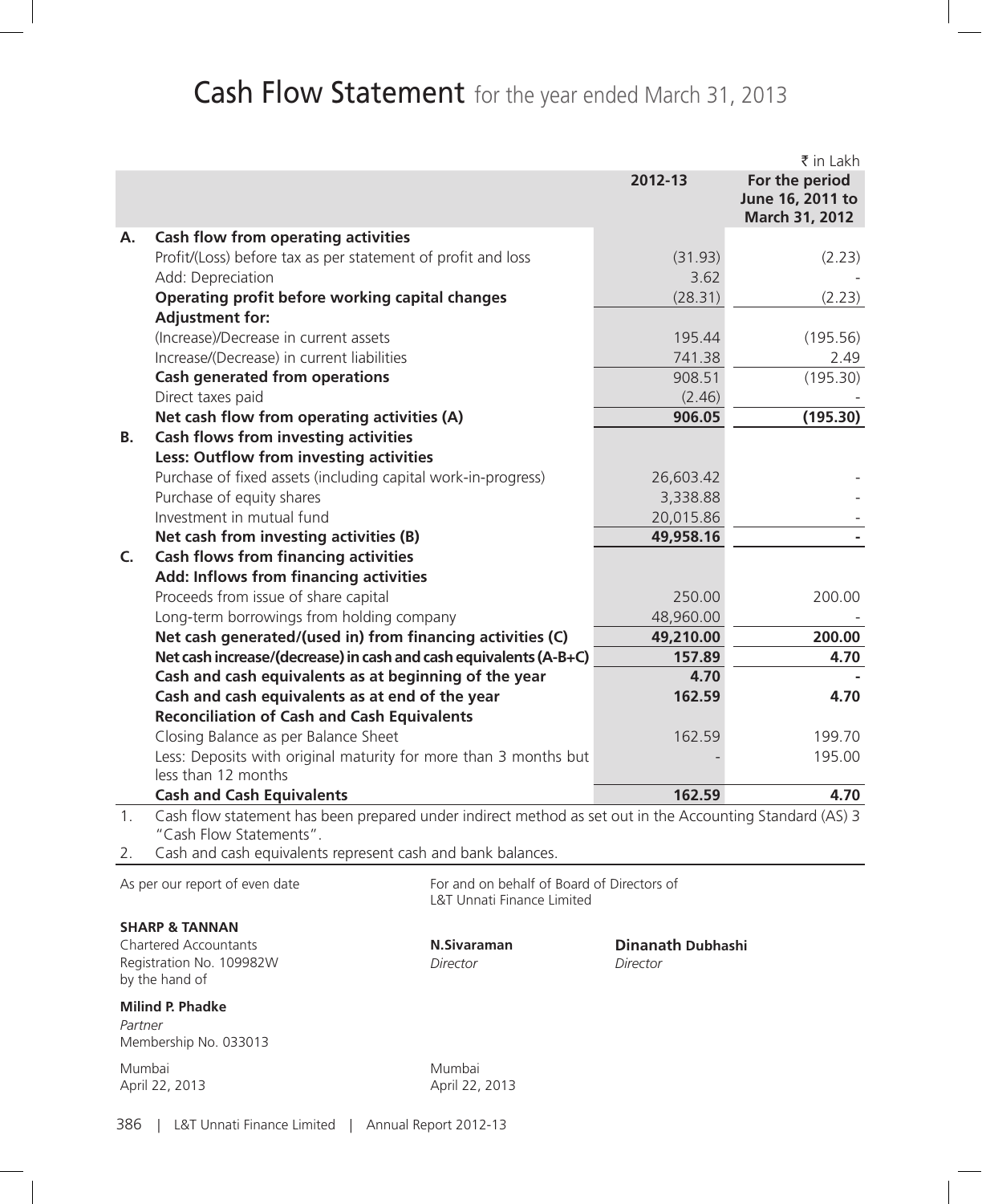# **1 Significant Accounting Policies.**

# **A. Basis of Accounting**

The financial statements of the company have been prepared in accordance with **Generally Accepted Accounting Principles in India (Indian GAAP).** The company has prepared these financial statements to comply in all material respects with the accounting standards notified under the Companies (Accounting Standards) Rules 2006, (as amended) and the relevant provisions of the Companies Act, 1956. The financial statements have been prepared on an accrual basis and under the historical cost convention.

# **B. Use of Estimates**

The preparation of financial statements in conformity with Indian GAAP requires the management to make judgments, estimates and assumptions that affect the reported amounts of revenues, expenses, assets and liabilities and the disclosure of contingent liabilities, at the end of the reporting period. Although these estimates are based on the management's best knowledge of current events and actions, uncertainty about these assumptions and estimates could result in the outcomes requiring a material adjustment to the carrying amounts of assets or liabilities in future periods.

# **C. Revenue Recognition**

Revenue is recognized to the extent that it is probable that the economic benefits will flow to the company and the revenue can be reliably measured.

- Income from services is recognized as per the terms of contracts on accrual basis.
- Interest income on deposits is recognised on a time proportion basis taking into account the amount outstanding and the rate applicable.
- Profit/loss on sale of investments is recognised at the time of actual sale/redemption.
- Dividend is accounted when the right to its receipt is established

## **D. Income Taxes**

Income tax expense is the aggregate amount of current tax expenses and deferred tax expenses. The current tax expenses and deferred tax expenses is determined in accordance with the Provision of Income Tax Act, 1961 and as per Accounting Standards 22 – Accounting for Taxes on Income, respectively. Deferred tax adjustments comprise changes in deferred tax assets or liabilities during the year. Deferred tax assets and liabilities are recognized on a prudent basis for the future tax consequence of timing difference arising between the carrying values of assets and liabilities and their respective tax basis, and carry forward losses. Deferred tax assets and liabilities are measured using tax rates and tax laws that have been enacted or substantially enacted at the balance sheet date. The impact of changes in deferred tax assets and liabilities is recognized in the Statement of Profit and Loss.

Deferred tax assets are recognized and reassessed at each reporting date, based upon management's judgments as to whether their realization is reasonably certain.

# **E. Provisions and Contingent Liabilities**

A provision is recognized when the company has a present obligation as a result of past event, it is probable that an outflow of resources embodying economic benefits will be required to settle the obligation and a reliable estimate of the amount of the obligation can be made. Provisions are not discounted to their present value and are determined based on the best estimate required to settle the obligation at the reporting date. These estimates are reviewed at each reporting date and adjusted to reflect the current best estimates.

A contingent liability is a possible obligation that arises from past events whose existence will be confirmed by the occurrence or non-occurrence of one or more uncertain future events beyond the control of the company or a present obligation that is not recognized because it is not probable that an outflow of resources will be required to settle the obligation. A contingent liability also arises in extremely rare cases where there is a liability that cannot be recognized because it cannot be measured reliably. The company does not recognize a contingent liability but discloses its existence in the financial statements.

# **F. Cash and Cash Equivalents**

Cash and Bank Balances that have insignificant risk of change in value including term deposits, which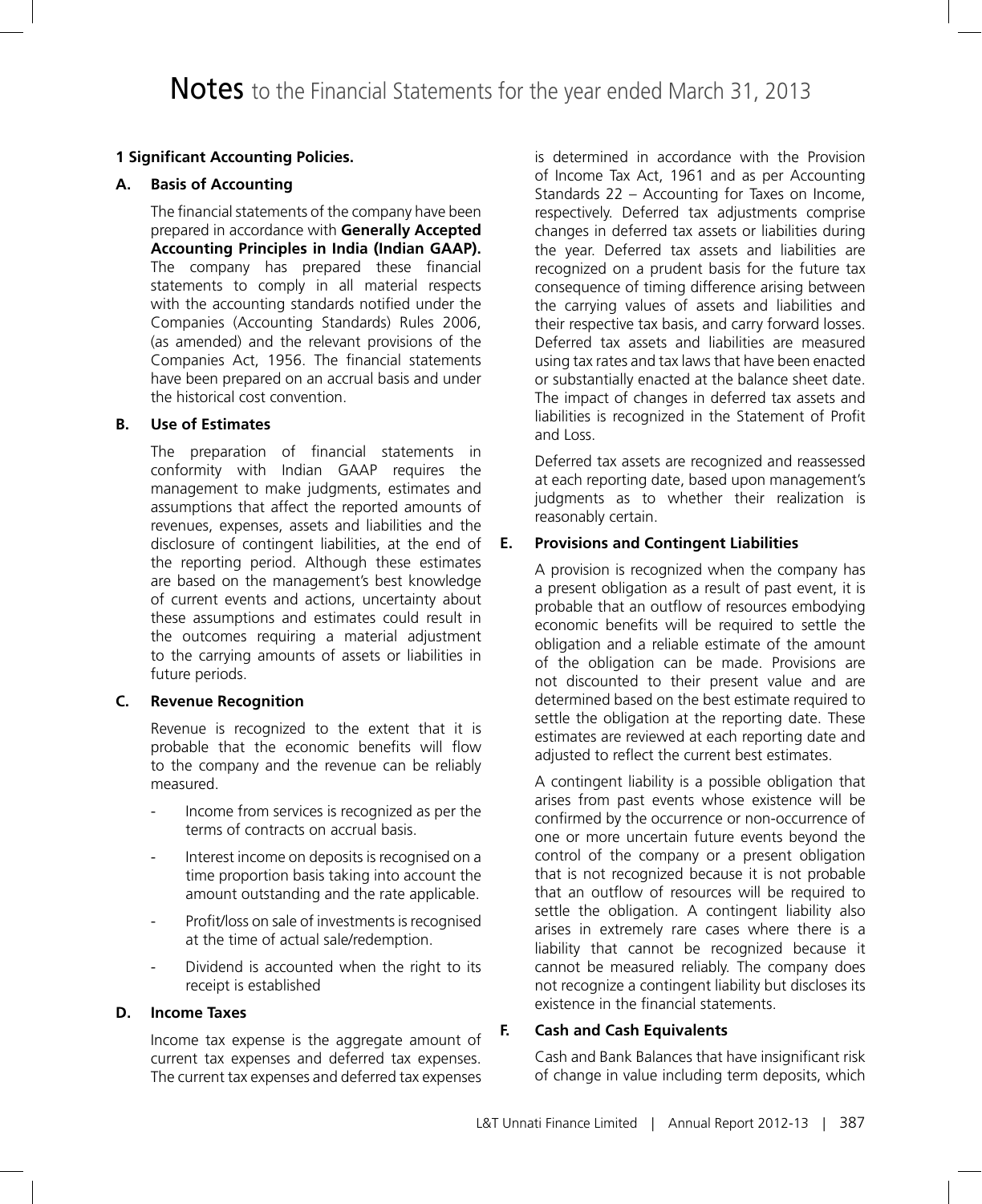have original durations up to three months, are included in cash and cash equivalents in the Cash Flow Statement

# **G. Tangible Assets**

Tangible fixed assets are stated at cost of acquisition including any cost attributable for bringing the asset to its working condition, less accumulated depreciation.

# **H. Investments**

Investments are classified under two categories i.e. Current and Long Term and are valued in accordance with the Accounting Standard (AS) 13 on 'Accounting for Investments'.

'Long Term Investments' are carried at acquisition/ amortised cost. A provision is made for diminution other than temporary on an individual investment basis.

'Current Investments' are carried at the lower of cost or fair value on an individual investment basis.

# **I. Depreciation and Amortisation**

Depreciation/Amortization on fixed assets is calculated on a straight-line which reflect the management's estimate of the useful lives of respective fixed assets and are greater than or equal to the corresponding rate prescribed in Schedule XIV of the Companies Act, 1956.

# **J. Earnings per share**

Basic and diluted earnings per share are computed

# **2 Share Capital**

### **(I) Share capital authorised, issued and subscribed**

 **As at March 31, 2013 As at March 31, 2012 No. of Shares** ` **in Lakh No. of Shares** ` **in Lakh Authorised**  Equity Shares of ` 10 each **4,500,000 450.00 2,000,000 200.00 Issued, Subscribed & Paid-up**  Equity Shares of  $\bar{\tau}$  10 each fully paid  $4,500,000$   $450.00$   $2,000,000$   $200.00$ **Total Issued, Subscribed & Paid up share capital 450.00 450.00 200.00** 200.00

# **(II) Terms/rights attached to equity shares**

The Company has only one class of equity shares having a par value of  $\bar{\tau}$  10 per share. Members of the Company holding equity shares capital therein have a right to vote, on every resolution placed before the Company and right to receive dividend. The voting rights on a poll is in proportion to the share of the paid up equity capital of the Company held by the shareholders. The Company declares dividends in Indian rupees. The final dividend proposed by the Board of Directors is subject to the approval of the Shareholders in the ensuing Annual General Meeting.

in accordance with Accounting Standard-20 – Earnings per share.

Basic earnings per share is calculated by dividing the net profit or loss after tax for the year attributable to equity shareholders by the weighted average number of equity shares outstanding during the year. Diluted earnings per equity share are computed using the weighted average number of equity shares and dilutive potential equity shares outstanding during the year, except where the results are anti-dilutive.

# **K. Impairment of Assets**

Tangible fixed assets are reviewed for impairment whenever events or changes in circumstances indicate that the carrying amount may not be recoverable. An impairment loss is recognised for the amount by which the asset's carrying amount exceeds its recoverable amount, which is the higher of the asset's net selling price or its value in use.

# **L. Commitments**

Commitments are future liabilities for contracted expenditure. Commitments are classified and disclosed as follows:-

- a. Estimated amount of contracts remaining to be executed on capital account are not provided for.
- b. Other non cancellable commitments, if any to the extent they are considered material and relevant in the opinion of the management.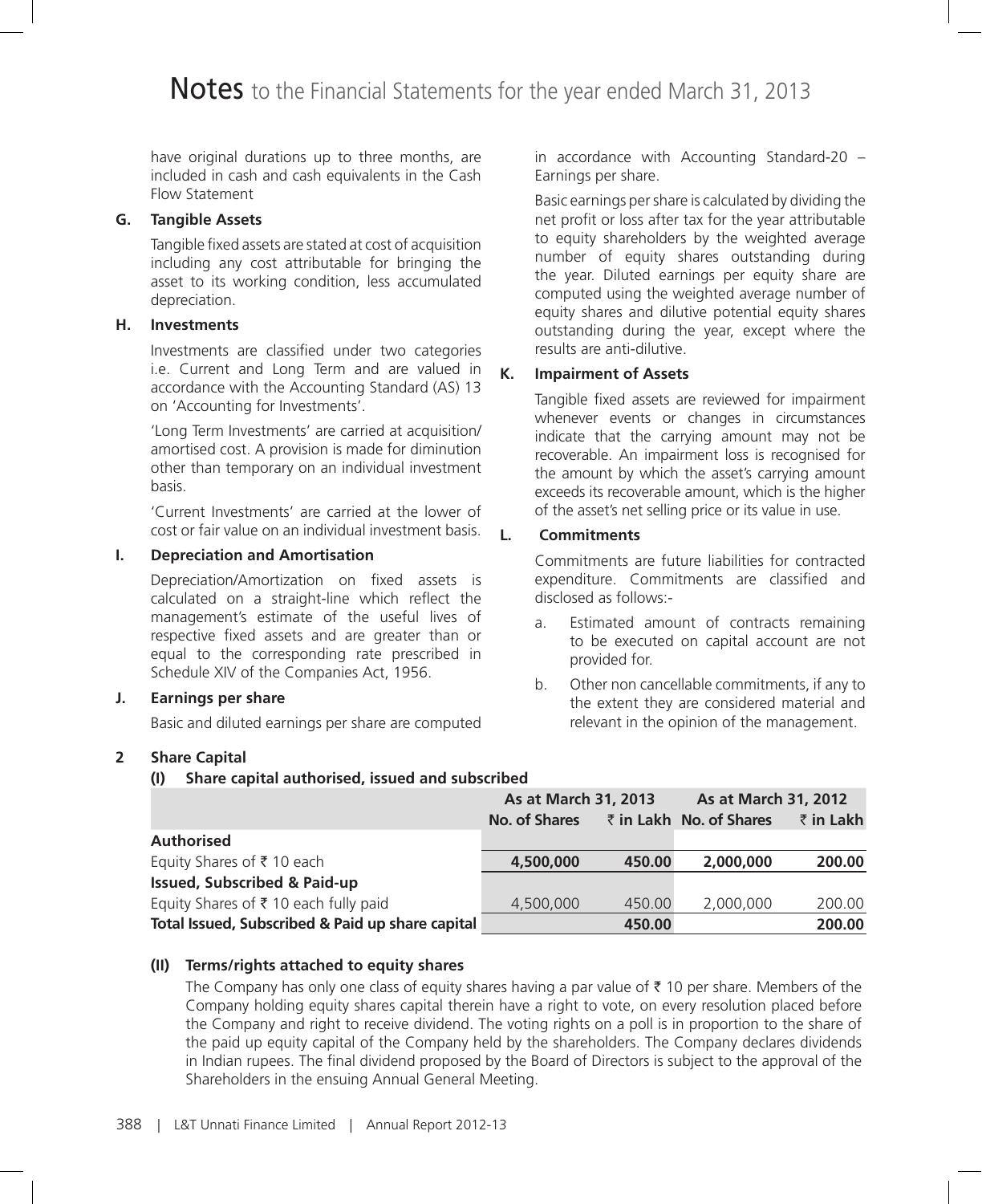| (III) Reconciliation of the shares outstanding at the beginning and at the end of the reporting period<br><b>Equity Shares</b> | As at March 31, 2013                              |        |                          | As at March 31, 2012           |
|--------------------------------------------------------------------------------------------------------------------------------|---------------------------------------------------|--------|--------------------------|--------------------------------|
|                                                                                                                                | <b>No. of Shares</b>                              |        | ₹ in Lakh No. of Shares  | ₹ in Lakh                      |
| At the beginning of the year                                                                                                   | 2,000,000                                         | 200.00 |                          |                                |
| Issued during the period                                                                                                       |                                                   |        |                          |                                |
| - Capital infusion by holding company                                                                                          | 2,500,000                                         | 250.00 | 2,000,000                | 200.00                         |
| Outstanding at the end of the year                                                                                             |                                                   | 450.00 |                          | 200.00                         |
| (IV) Shares held by holding company                                                                                            |                                                   |        |                          |                                |
| <b>Equity Shares</b>                                                                                                           | As at March 31, 2013                              |        |                          | As at March 31, 2012           |
|                                                                                                                                | No. of Shares*                                    |        | ₹ in Lakh No. of Shares* | ₹ in Lakh                      |
| L&T Finance Holdings Limited                                                                                                   |                                                   |        |                          |                                |
| Equity Shares of ₹ 10 each fully paid<br>* Held by L&T Finance Holdings Limited and its nominee                                | 4,500,000                                         | 450.00 | 2,000,000                | 200.00                         |
| (V) Details of shareholders holding more than 5% shares in the company                                                         |                                                   |        |                          |                                |
| <b>Equity Shares</b>                                                                                                           | As at March 31, 2013                              |        |                          | As at March 31, 2012           |
|                                                                                                                                | No. of Shares* % holding No. of Shares* % holding |        |                          |                                |
| Equity Shares of ₹ 10 each fully paid                                                                                          |                                                   |        |                          |                                |
| L&T Finance Holdings Limited (Holding company)                                                                                 | 4,500,000                                         | 100%   | 2,000,000                | 100%                           |
| * Held by L&T Finance Holdings Limited and its nominee                                                                         |                                                   |        |                          |                                |
| <b>Reserves &amp; Surplus</b>                                                                                                  |                                                   |        |                          |                                |
|                                                                                                                                |                                                   |        |                          | $\bar{\tau}$ in Lakh           |
|                                                                                                                                |                                                   |        | As at March<br>31, 2013  | <b>As at March</b><br>31, 2012 |
| Surplus in the statement of Profit and Loss                                                                                    |                                                   |        |                          |                                |
| As per last Balance sheet                                                                                                      |                                                   |        | (2.23)                   |                                |
| Add: Net profit/(loss) for the year                                                                                            |                                                   |        | (25.35)                  | (2.23)                         |
| <b>Total reserves and surplus</b>                                                                                              |                                                   |        | (27.58)                  | (2.23)                         |
| <b>Long-term Borrowings</b>                                                                                                    |                                                   |        |                          |                                |
|                                                                                                                                |                                                   |        |                          | $\bar{\tau}$ in Lakh           |
|                                                                                                                                |                                                   |        | <b>As at March</b>       | <b>As at March</b>             |
| Loans from holding company                                                                                                     |                                                   |        | 31, 2013<br>48,960.00    | 31, 2012                       |
|                                                                                                                                |                                                   |        | 48,960.00                |                                |
| <b>Other current liabilities</b>                                                                                               |                                                   |        |                          |                                |
|                                                                                                                                |                                                   |        |                          | ₹ in Lakh                      |
|                                                                                                                                |                                                   |        | <b>As at March</b>       | <b>As at March</b>             |
|                                                                                                                                |                                                   |        | 31, 2013                 | 31, 2012                       |
| Payable to holding company                                                                                                     |                                                   |        |                          | 2.08                           |
| Payable to group company                                                                                                       |                                                   |        | 725.15                   |                                |
| Interest accrued but not due on borrowings                                                                                     |                                                   |        | 11.29                    |                                |
| Statutory dues                                                                                                                 |                                                   |        | 6.45                     |                                |
| Others                                                                                                                         |                                                   |        | 0.99                     | 0.41                           |

 **743.88 2.49**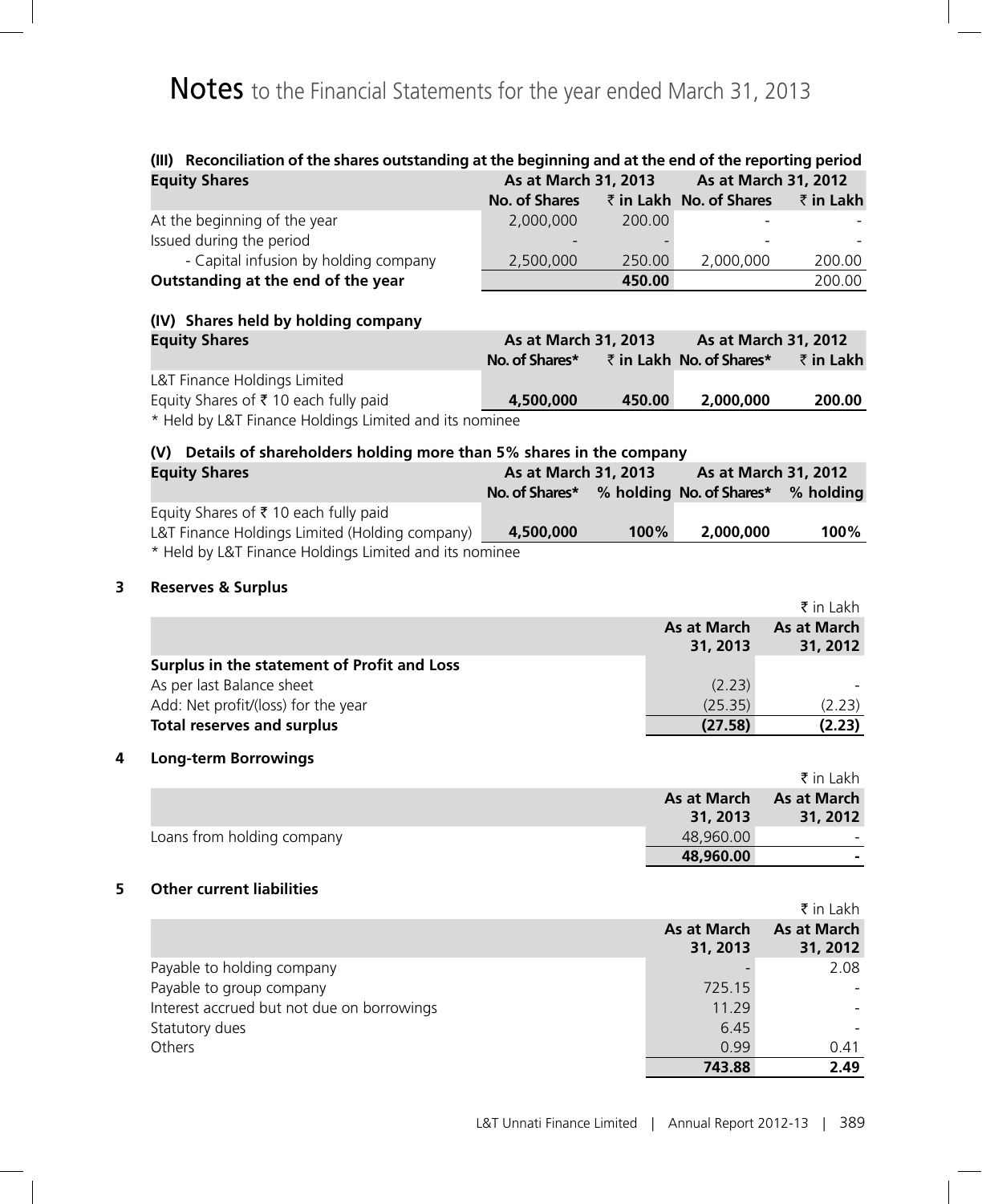| <b>Particulars</b>            |                           |           | Gross Block (at cost) |           |          |      | Depreciation/Amortisation                                      |                          | Net Block               | ₹ in Lakh                  |
|-------------------------------|---------------------------|-----------|-----------------------|-----------|----------|------|----------------------------------------------------------------|--------------------------|-------------------------|----------------------------|
|                               | As at<br>April 1,<br>2012 | Additions | Sales/<br>Adjustments | 31, 2013  | 31, 2012 |      | year Adjustments<br>As at March Upto March For the Deductions/ | Upto<br>March<br>31,2013 | As at March<br>31, 2013 | As at<br>March<br>31, 2012 |
| Tangible Assets<br>Land       |                           | 15,593.45 | ī                     | 15,593.45 | ı        | ı    | ı                                                              | ī                        | 15,593.45               | ı                          |
| Building                      |                           | 2,662.37  | ī                     | 2,662.37  | I,       | 3.62 | I,                                                             | 3.62                     | 2,658.75                | ı                          |
| <b>Total</b>                  | ı                         | 18,255.82 | ı                     | 18,255.82 |          | 3.62 | ı                                                              | 3.62                     | 18,252.20               | ı                          |
| Previous year                 |                           | ı         | ı                     |           |          | ı    | ı                                                              | ı                        |                         |                            |
| Add: Capital work in progress |                           |           |                       |           |          |      |                                                                |                          | 8,347.61                | ı                          |
|                               |                           |           |                       |           |          |      |                                                                |                          | 26,599.81               |                            |

Fixed assets (at Cost less Depreciation) **Fixed assets (at Cost less Depreciation)**

**6**

Notes to the Financial Statements for the year ended March 31, 2013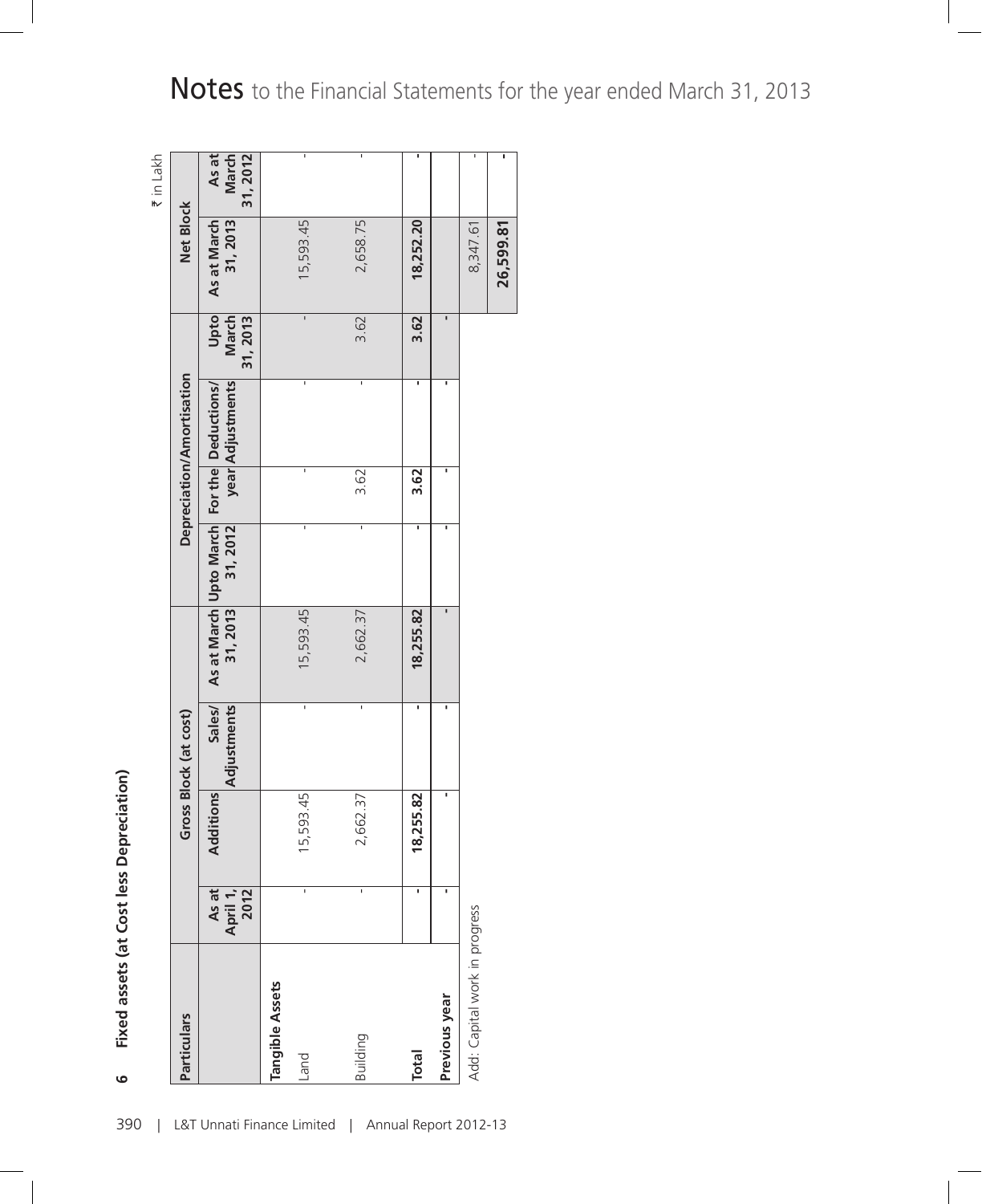# **7 Non current investments**

|                                                                                               | As at March 31, 2013 |          | As at March 31, 2012    |           |
|-----------------------------------------------------------------------------------------------|----------------------|----------|-------------------------|-----------|
|                                                                                               | No. of Shares        |          | ₹ in Lakh No. of Shares | ₹ in Lakh |
| A. Quoted equity instruments                                                                  |                      |          |                         |           |
| City Union Bank Limited (Equity Shares of $\bar{\tau}$ 10                                     |                      |          |                         |           |
| each fully paid)                                                                              | 19,195,012           | 3,338.88 |                         |           |
|                                                                                               |                      | 3,338.88 |                         |           |
|                                                                                               |                      |          |                         |           |
| <b>Particulars</b>                                                                            | As at March 31, 2013 |          | As at March 31, 2012    |           |
| Aggregate amount of quoted investments (Market<br>value of ₹ 12,986.33 (Previous Year ₹ Nil)) |                      | 3,338.88 |                         |           |
| Aggregate amount of unquoted investments                                                      |                      |          |                         |           |

### **8 Deferred Tax Assets**

|                                    |                      | ₹in Lakh                    |
|------------------------------------|----------------------|-----------------------------|
|                                    | As at March 31, 2013 | <b>As at March 31, 2012</b> |
| Unabsorbed losses and depreciation | 7.33                 |                             |
|                                    | 7.33                 |                             |

### **9 Other non current assets**

|                                 |                             | ₹ in Lakh            |
|---------------------------------|-----------------------------|----------------------|
|                                 | <b>As at March 31, 2013</b> | As at March 31, 2012 |
| Advance tax (net of provisions) | 1 7 1                       |                      |
|                                 | 1.71                        |                      |

### **10 Current investments**

|                                                                 | As at March 31, 2013 |           | As at March 31, 2012 |                   |
|-----------------------------------------------------------------|----------------------|-----------|----------------------|-------------------|
|                                                                 | <b>Units</b>         | ₹ in Lakh | <b>Units</b>         | $\bar{z}$ in Lakh |
| <b>Quoted Investments</b>                                       |                      |           |                      |                   |
| <b>Investment in Mutual Fund</b>                                |                      |           |                      |                   |
| L&T Liquid Fund - Daily Dividend Reinvestment Plan 1,978,566.04 |                      | 20,015.86 | -                    |                   |
|                                                                 |                      | 20,015.86 |                      |                   |

# **11 Cash and bank balances**

|                                                       |                      | $\bar{\tau}$ in Lakh |
|-------------------------------------------------------|----------------------|----------------------|
|                                                       | As at March 31, 2013 | As at March 31, 2012 |
| <b>Balances with banks:</b>                           |                      |                      |
| On Current accounts                                   | 162.59               | 4.70                 |
| In Fixed Deposit Account                              |                      | 195.00               |
| (with original maturity of more than<br>three months) |                      |                      |
| <b>Total Cash and bank balances</b>                   | 162.59               | 199.70               |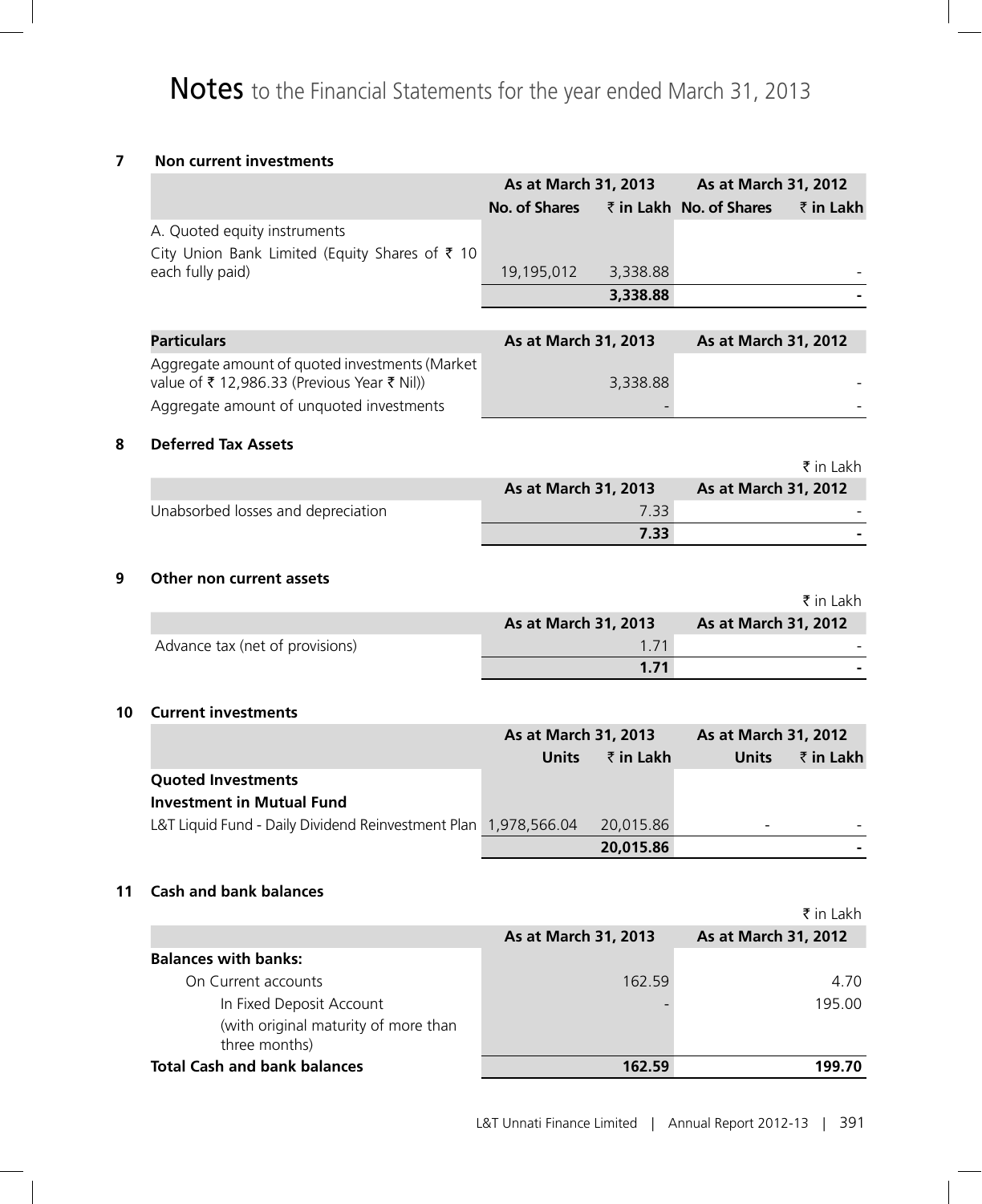# **12 Other Current Assets**

|                              |                      | ₹ in Lakh            |
|------------------------------|----------------------|----------------------|
|                              | As at March 31, 2013 | As at March 31, 2012 |
| Interest accrued but not due |                      | 0.55                 |
| Others                       | 0.12                 | 0.01                 |
| Total other current assets   | 0.12                 | 0.56                 |

# **13 Other Income**

|                                   |                      | ₹ in Lakh            |
|-----------------------------------|----------------------|----------------------|
|                                   | As at March 31, 2013 | As at March 31, 2012 |
| Interest Income                   |                      |                      |
| Interest accrued on Fixed Deposit | 22.54                | 0.55                 |
| Dividend income from Mutual Fund  | 15.86                |                      |
| <b>Total other income</b>         | 38.40                | 0.55                 |

# **14 Administration and other expenses**

|                                         |                      | ₹ in Lakh            |
|-----------------------------------------|----------------------|----------------------|
|                                         | As at March 31, 2013 | As at March 31, 2012 |
| Auditors' remuneration                  |                      |                      |
| Audit fees                              | 0.40                 | 0.40                 |
| <b>Limited Review Fees</b>              | 0.15                 |                      |
| <b>Certification Charges</b>            | 0.90<br>1.45         | 0.40                 |
| <b>Bank Charges</b>                     | 0.03                 |                      |
| Professional fees                       | 0.03                 |                      |
| ROC Filling fees                        | 2.52                 | 0.18                 |
| Stamp duty charges                      | 0.31                 | 1.90                 |
| Printing & Stationery                   | 0.12                 |                      |
| Preliminary Expenses                    |                      | 0.30                 |
| Total administration and other expenses | 4.46                 | 2.78                 |

# **15 Finance cost**

|                                 |                             | ₹ in Lakh            |
|---------------------------------|-----------------------------|----------------------|
|                                 | <b>As at March 31, 2013</b> | As at March 31, 2012 |
| Interest on long-term borrowing | 62.25                       |                      |
| Total finance cost              | 62.25                       |                      |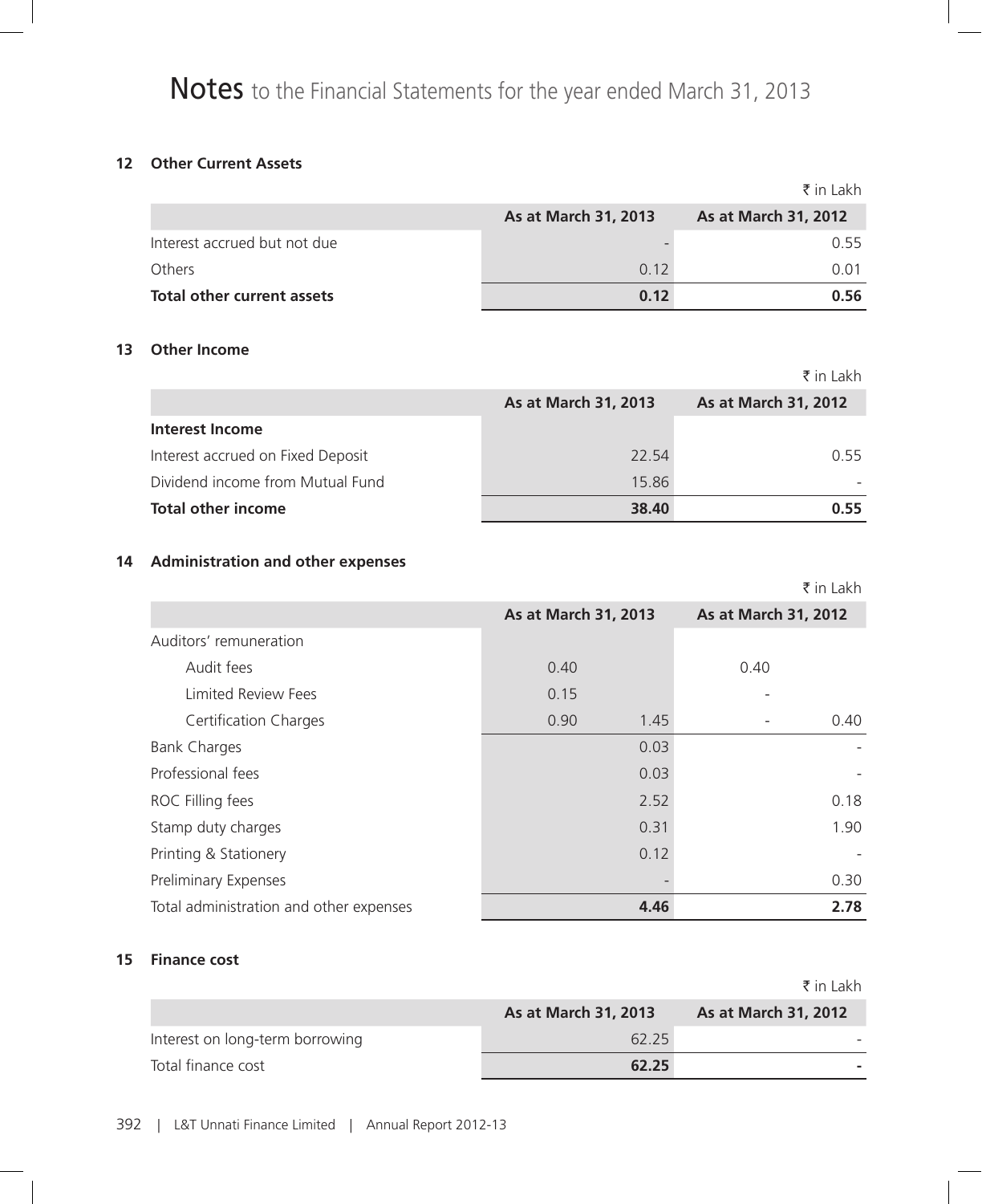# **16 Notes to the financial statements**

# **16.1 Related party disclosures: Accounting Standard- 18**

**(a) List of related party and relationships:**

# **Holding Company**

- L&T Finance Holdings Limited

# **Fellow Subsidiary Company**

- L&T Finance Limited

# **(b) Related Party Transaction:**

 $(5$  in lakh)

| Sr. No.       | <b>Nature of Transactions</b>             | 2012-13   | 2011-12 |
|---------------|-------------------------------------------|-----------|---------|
|               | <b>Issue of Equity Shares</b>             |           |         |
|               | - L&T Finance Holdings Limited            | 250.00    | 200.00  |
| $\mathcal{P}$ | Inter Corporate Borrowings taken from     |           |         |
|               | - L&T Finance Holdings Limited            | 48,960.00 | Nil     |
| 3             | <b>Purchase of Fixed Assets from</b>      |           |         |
|               | L&T Finance Limited                       | 25,635.51 | Nil     |
| 4             | <b>Finance cost</b>                       |           |         |
|               | - L&T Finance Holding Limited             | 64.37     | Nil     |
| 5             | <b>Purchase of Investment from</b>        |           |         |
|               | - L&T Finance Holding Limited             | 3,338.88  | Nil     |
| 6             | Reimbursement for capital work in process |           |         |
|               | - L&T Finance Limited                     | 963.81    | Nil     |

# **(c) Amount due to/from related party:-**

 $($ ₹ in lakh)

| Sr. No. | Nature of Transactions                | As at     | As at<br>March 31, 2013   March 31, 2012 |
|---------|---------------------------------------|-----------|------------------------------------------|
|         | Account payable to                    |           |                                          |
|         | - L&T Finance Limited                 | 725.15    | Nil                                      |
|         | - L&T Finance Holdings Limited        | Nil       | 2.08                                     |
|         | Inter-corporate borrowings taken from |           |                                          |
|         | - L&T Finance Holdings Limited        | 48,960.00 | Nil                                      |
|         | Interest accrued but not due          |           |                                          |
|         | - L&T Finance Holdings Limited        | 11 29     | Nil                                      |